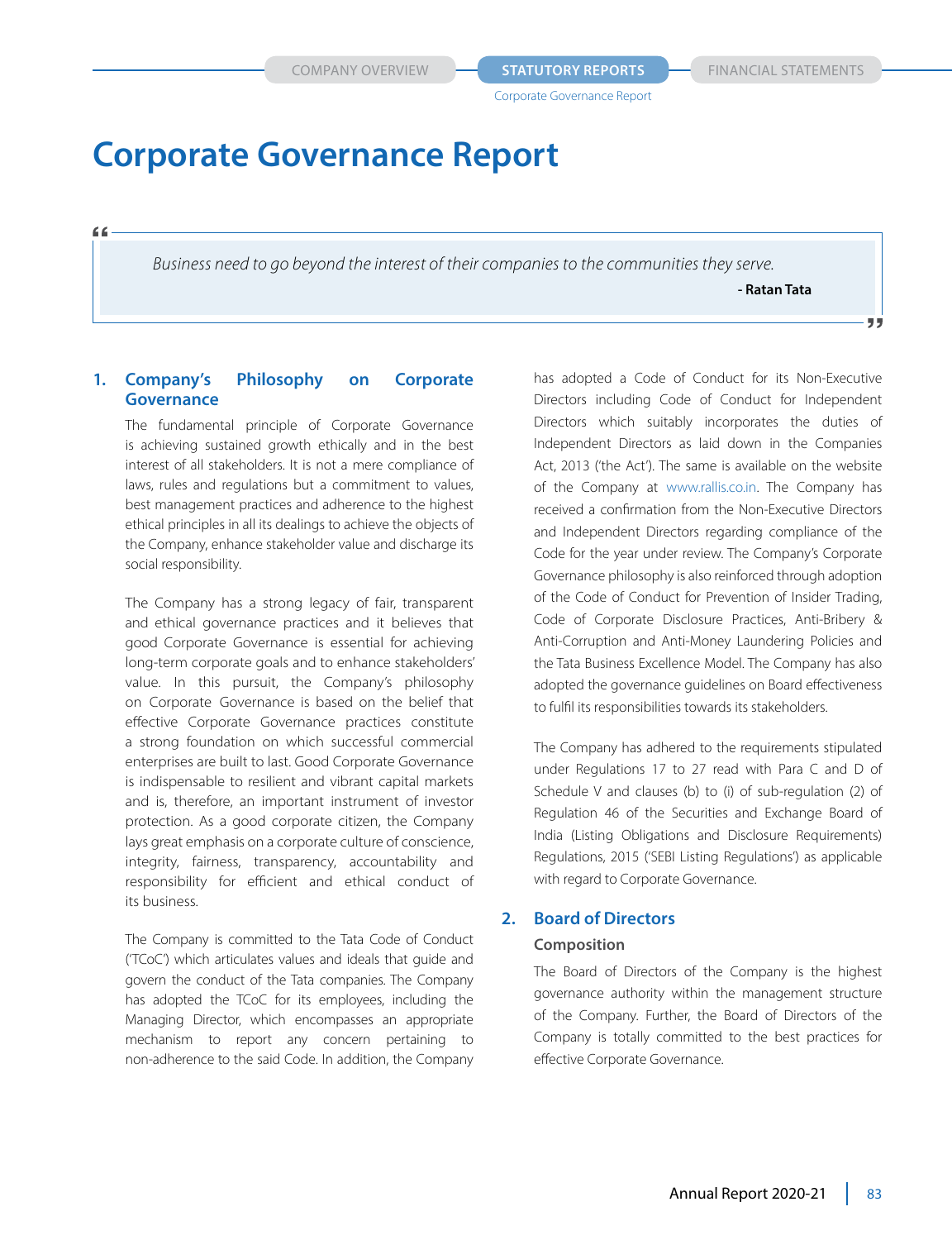

The Board of Directors, along with its Committees, provides leadership and guidance to the management and directs and supervises the performance of the Company, thereby enhancing stakeholders' value. The Board has a fiduciary duty in ensuring that the rights of all stakeholders are protected. The Board composition is in conformity with Regulation 17 of the SEBI Listing Regulations read with Sections 149 and 152 of the Act.



 None of the Directors is related to each other and there are no inter se relationships between the Directors.

 Independent Directors are Non-Executive Directors as defined under Regulation 16(1)(b) of the SEBI Listing Regulations read with Section 149(6) of the Act along with rules framed thereunder. In terms of Regulation 25(8) of SEBI Listing Regulations, the Independent Directors have confirmed that they are not aware of any circumstance or situation which exists or may be reasonably anticipated that could impair or impact their ability to discharge their duties. Based on the declarations received from the Independent Directors, the Board of Directors has confirmed that they meet the criteria of independence as mentioned under Regulation 16(1)(b) of the SEBI Listing Regulations and that they are independent of the management. Further, the Independent Directors have, in terms of Section 150 of the Act read with Rule 6 of the Companies (Appointment & Qualification of Directors) Rules, 2014, confirmed that they have enrolled themselves in the Independent Directors' Databank maintained with the Indian Institute of Corporate Affairs ('IICA'). They are exempt from the requirement to undertake the online proficiency self-assessment test conducted by IICA.

 The Company has an active, diverse, experienced and a well-informed Board. The Company currently has a right mix of Directors on the Board who possess the requisite qualifications and experience in general corporate management, finance and other allied fields which enable them to contribute effectively to the Company in their capacity as Directors of the Company. Detailed profile of the Directors is available on the Company's website at https://www.rallis.co.in/POBD.htm.

 None of the Directors on the Board is a Member of more than 10 Committees and Chairperson of more than 5 Committees (Committees being Audit Committee and Stakeholders Relationship Committee as per Regulation 26(1) of the SEBI Listing Regulations), across all public companies in which he/she is a Director. The necessary disclosures regarding committee positions have been made by all the Directors.

 None of the Directors hold office in more than 10 public companies as prescribed under Section 165(1) of the Act. No Director holds Directorships in more than 7 listed companies. Further, none of the Non-Executive Directors serve as Independent Director in more than 7 listed companies as required under the SEBI Listing Regulations. The Managing Director & CEO does not serve as an Independent Director in any listed company.

 During the year under review, seven (7) Board Meetings were held on the following dates:

- April 24, 2020 December 3, 2020
- May 5, 2020 January 18, 2021
- July 22, 2020 March 16, 2021
- October 19, 2020

 The gap between two Meetings did not exceed 120 days. The necessary quorum was present for all the Board Meetings.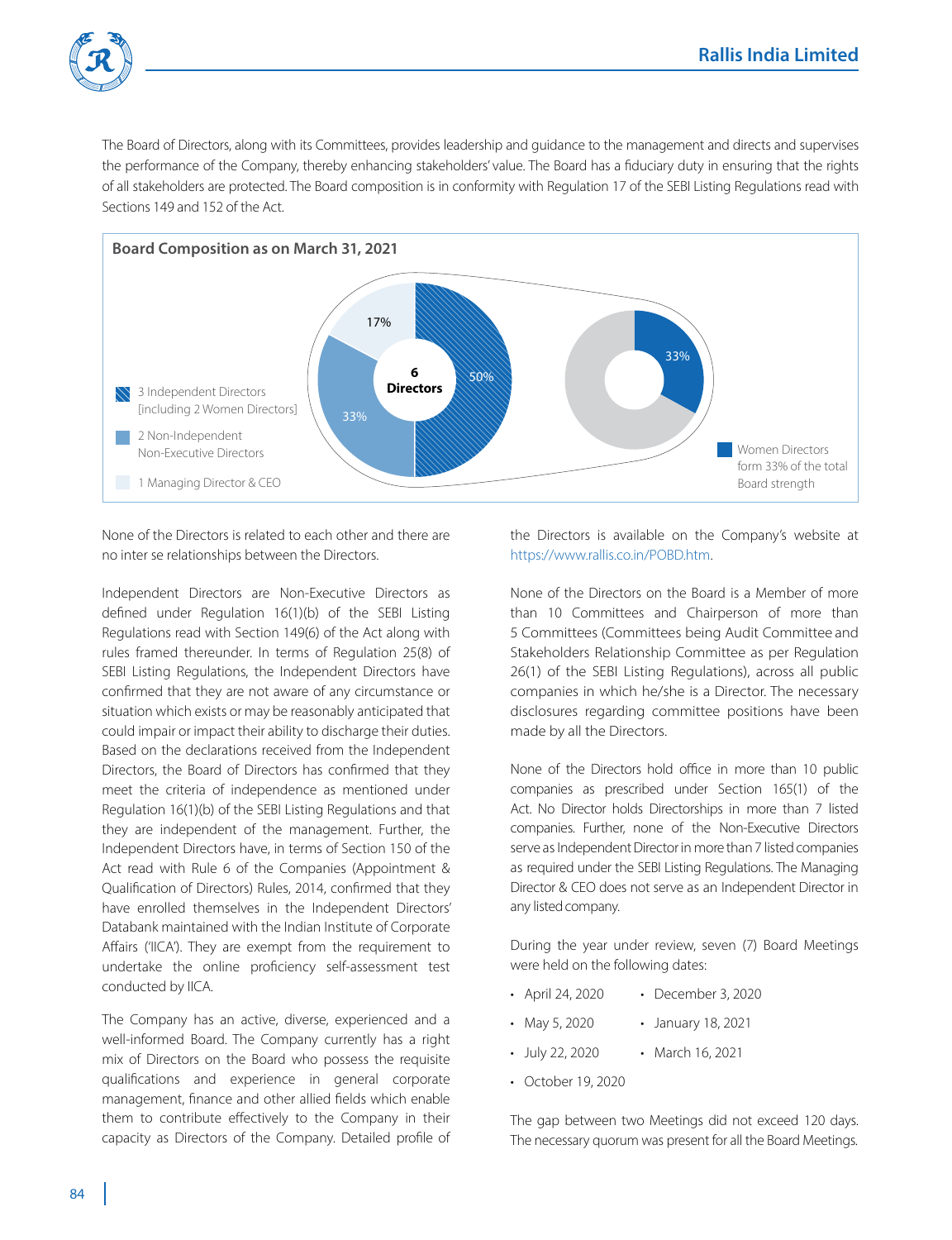### **Category and Attendance of Directors**

The attendance of Directors at Board Meetings held during the financial year under review, categories of Directors as also the number of Directorships/Chairpersonships and Committee positions held by them in other public limited companies and the names of the listed entities where they hold directorship and the category of such directorship as on March 31, 2021 are given below:

| Sr.<br>No.     | Name of the<br><b>Director</b>              | No. of Board<br><b>Meetings</b><br>attended | No. of Directorships<br>in other public limited<br>companies* |                | No. of committee<br>positions in other public<br>limited companies** |                |                                                      |                             |  |  | Directorship in other listed entities |  |
|----------------|---------------------------------------------|---------------------------------------------|---------------------------------------------------------------|----------------|----------------------------------------------------------------------|----------------|------------------------------------------------------|-----------------------------|--|--|---------------------------------------|--|
|                |                                             | during the<br>year                          | Chairperson                                                   | Member         | Chairperson                                                          | Member         | Name of the listed entity<br>(including debt listed) | Category of<br>Directorship |  |  |                                       |  |
|                | Non-Independent, Non-Executive Directors    |                                             |                                                               |                |                                                                      |                |                                                      |                             |  |  |                                       |  |
| $\mathbf{1}$ . | Mr. Bhaskar Bhat                            | 7                                           |                                                               | 5              |                                                                      | $\overline{4}$ | <b>Trent Limited</b>                                 | <b>NINED</b>                |  |  |                                       |  |
|                | (Chairperson)<br>DIN: 00148778              |                                             |                                                               |                |                                                                      |                | Titan Company Limited                                | <b>NINFD</b>                |  |  |                                       |  |
|                |                                             |                                             |                                                               |                |                                                                      |                | <b>Bosch Limited</b>                                 | ID                          |  |  |                                       |  |
| 2.             | Mr. R. Mukundan                             | 7                                           |                                                               | $\overline{2}$ |                                                                      | 1              | Tata Chemicals Limited                               | MD & CFO                    |  |  |                                       |  |
|                | DIN: 00778253                               |                                             |                                                               |                |                                                                      |                | Tata International Limited <sup>^</sup>              | <b>NINED</b>                |  |  |                                       |  |
|                | <b>Independent, Non-Executive Directors</b> |                                             |                                                               |                |                                                                      |                |                                                      |                             |  |  |                                       |  |
| 3.             | Dr. Punita Kumar                            | 6<br>5<br>7                                 |                                                               | Lupin Limited  | ID                                                                   |                |                                                      |                             |  |  |                                       |  |
|                | Sinha<br>DIN: 05229262                      |                                             |                                                               |                |                                                                      |                | JSW Steel Limited                                    | ID                          |  |  |                                       |  |
|                |                                             |                                             |                                                               |                |                                                                      |                | SREI Infrastructure Finance<br>Limited               | ID                          |  |  |                                       |  |
| 4.             | Dr. C. V. Natraj<br>DIN: 07132764           | 7                                           |                                                               | $\mathbf{1}$   |                                                                      |                | Tata Chemicals Limited                               | ID                          |  |  |                                       |  |
| 5.             | Ms. Padmini Khare                           | 7                                           |                                                               | $\overline{4}$ | $\overline{4}$                                                       |                | Tata Cleantech Capital Limited <sup>^</sup>          | ID                          |  |  |                                       |  |
|                | Kaicker<br>DIN: 00296388                    |                                             |                                                               |                |                                                                      |                | Kotak Mahindra Investments<br>Limited <sup>^</sup>   | ID                          |  |  |                                       |  |
|                |                                             |                                             |                                                               |                |                                                                      |                | Tata Chemicals Limited                               | ID                          |  |  |                                       |  |
|                |                                             |                                             |                                                               |                |                                                                      |                | J B Chemicals and<br>Pharmaceuticals Limited         | ID                          |  |  |                                       |  |
|                | <b>Executive Director (MD &amp; CEO)</b>    |                                             |                                                               |                |                                                                      |                |                                                      |                             |  |  |                                       |  |
| 6.             | Mr. Sanjiv Lal<br>DIN: 08376952             | 7                                           |                                                               |                |                                                                      |                |                                                      |                             |  |  |                                       |  |

*MD & CEO – Managing Director & Chief Executive Officer; ID – Independent Director; NINED – Non-Independent, Non-Executive Director*

*^ Debt listed company*

*\* Excludes Directorships/Chairpersonships in Private Limited Companies, Foreign Companies, Government Bodies, Companies registered under Section 8 of the Act and Alternate Directorships*

*\*\* Represents Chairpersonships/Memberships of Audit and Stakeholders Relationship Committees in all public limited companies as required under Regulation 26(1)(b) of the SEBI Listing Regulations*

The Seventy-Second (72nd) Annual General Meeting ('e-AGM') of the Company for the Financial Year ('FY') 2019-20 was held on July 3, 2020 through video conferencing ('VC')/other audio visual means ('OAVM') in accordance with the relevant circulars issued by the Ministry of Corporate Affairs ('MCA') and SEBI. All the Directors of the Company were present at the 72nd AGM.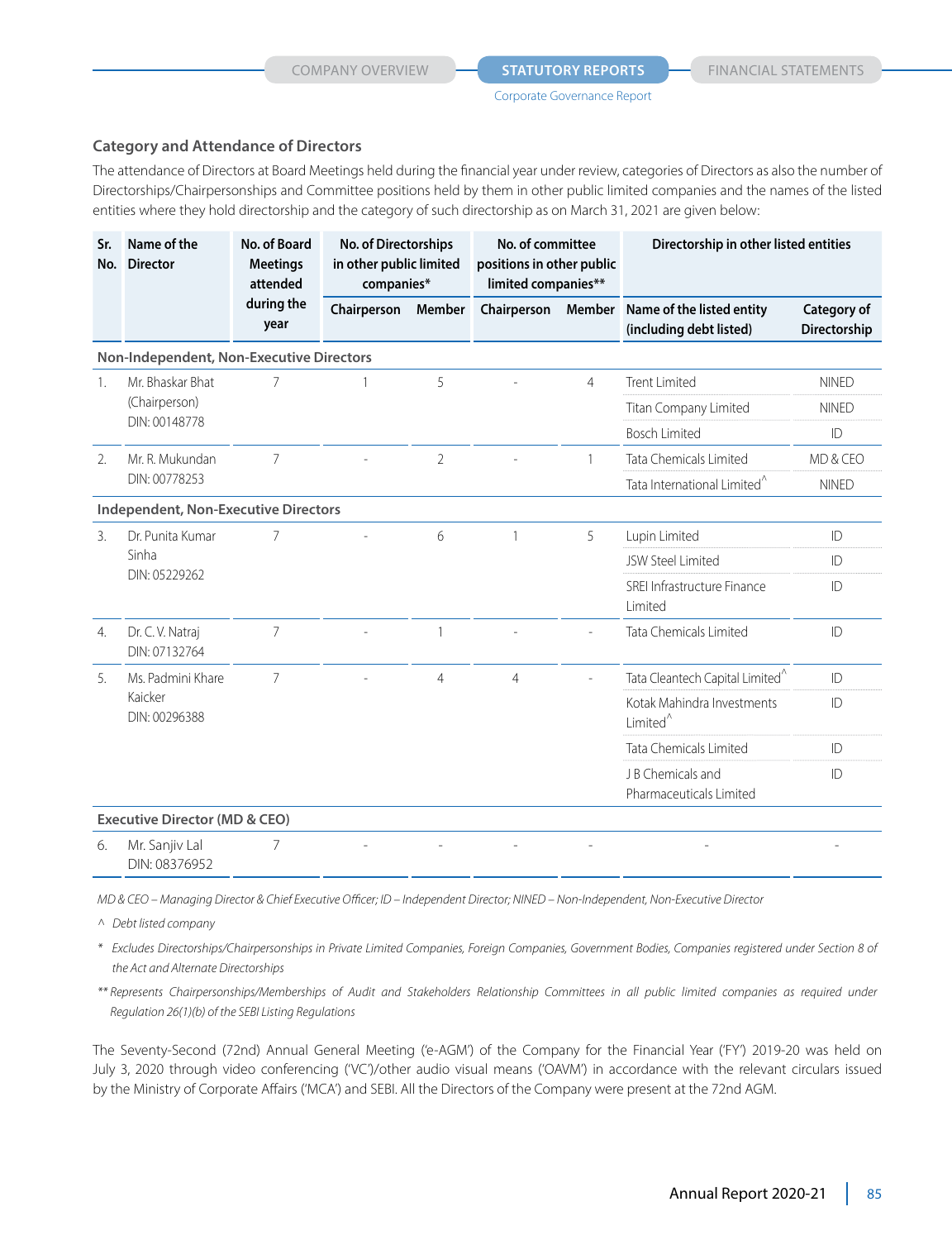

# **Shareholding of Directors as on March 31, 2021**

Dr. C. V. Natraj, Independent Director holds 4,831 Equity Shares (0.002%) of the Company. No other Director holds any shares in the Company. The Company has not issued any convertible instruments.

#### **Board Procedure**

The annual calendar of the Board and Committee Meetings is agreed upon at the beginning of the year. The agenda is circulated well in advance to the Board/Committee Members along with comprehensive background information on the items in the agenda to enable the Board and Committees to arrive at appropriate decisions. The Company Secretary tracks and monitors Board and Committee proceedings to ensure that the Terms of Reference/Charters are adhered to, decisions are properly recorded in the minutes and actions on the decisions are tracked. The agenda and related information is circulated through a secure application, which can be accessed electronically. This has reduced paper consumption, thereby enhancing the sustainability efforts of the Company and confidentiality of the information. Video conferencing facility is provided to facilitate Directors who are unable to attend the Meeting in person. In compliance with the relaxations granted by the MCA due to the outbreak of Covid-19, the Company has also conducted its Board and Committee Meetings through video conferencing during the year.

At Board Meetings, the Managing Director & CEO apprises the Board on the overall performance of the Company to enable the Board to discharge its responsibilities effectively and take informed decisions. The Board also, *inter alia*, reviews the strategy, annual business plan and capital expenditure budgets, quarterly, half-yearly and annual financial results, compliance reports on all laws applicable to the Company, EHS (Environment, Health and Safety) performance, people process matters and minutes of Meetings of Committees of the Board. In addition, the Board is kept informed of all major events, including information listed under Part A of Schedule II to the SEBI Listing Regulations. Based on the agenda, members of the senior leadership are invited to attend the Board Meetings, which brings in requisite accountability and provides developmental inputs.

# **Code of Conduct**

Code of Conduct reflects the core values of the Company. It gives guidance and support needed for ethical conduct of business and compliance of laws. The Company has adopted the TCoC applicable to all its employees, including the Managing Director & CEO which is available on the website of the Company at https://www.rallis.co.in/TCOC.htm.

The Board has also adopted a Code of Conduct for the Non-Executive Directors of the Company, which incorporates the duties of Independent Directors as laid down in Schedule IV to the Act which is available on the website of the Company at https://www.rallis.co.in/COCNE.htm.

As on March 31, 2021, all the Board Members and Senior Management of the Company have affirmed compliance with their respective Codes of Conduct. A declaration to this effect duly signed by the Managing Director & CEO forms part of this Report.

Apart from receiving remuneration that they are entitled to under the Act as Non-Executive Directors and reimbursement of expenses incurred in the discharge of their duties, none of the Non-Executive Directors have any other material pecuniary relationship or transactions with the Company, its Promoters, its Directors, its Senior Management or its subsidiaries, during the two immediately preceding financial years.

Senior Management of the Company have made disclosures to the Board confirming that there are no material financial and/or commercial transactions between them and the Company that could have potential conflict of interest with the Company at large.

#### **Independent Directors**

The Company currently has three Non-Executive Independent Directors which comprise 50% of the total strength of the Board of Directors.

All Independent Directors of the Company have been appointed as per the provisions of the Act and the SEBI Listing Regulations. Formal letters of appointment have been issued to Independent Directors. As required by Regulation 46 of the SEBI Listing Regulations, the terms and conditions of their appointment are disclosed on the Company's website at https://www.rallis.co.in/TCAID.htm.

In the opinion of the Board, the Independent Directors fulfil the conditions of independence specified in the Act and the SEBI Listing Regulations and are independent of the management.

#### **Resignation of Independent Director(s)**

During the year under review, none of the Independent Director(s) of the Company resigned.

#### **Meetings of Independent Directors**

During the year, a separate Meeting of Independent Directors of the Company was held on March 16, 2021 as required under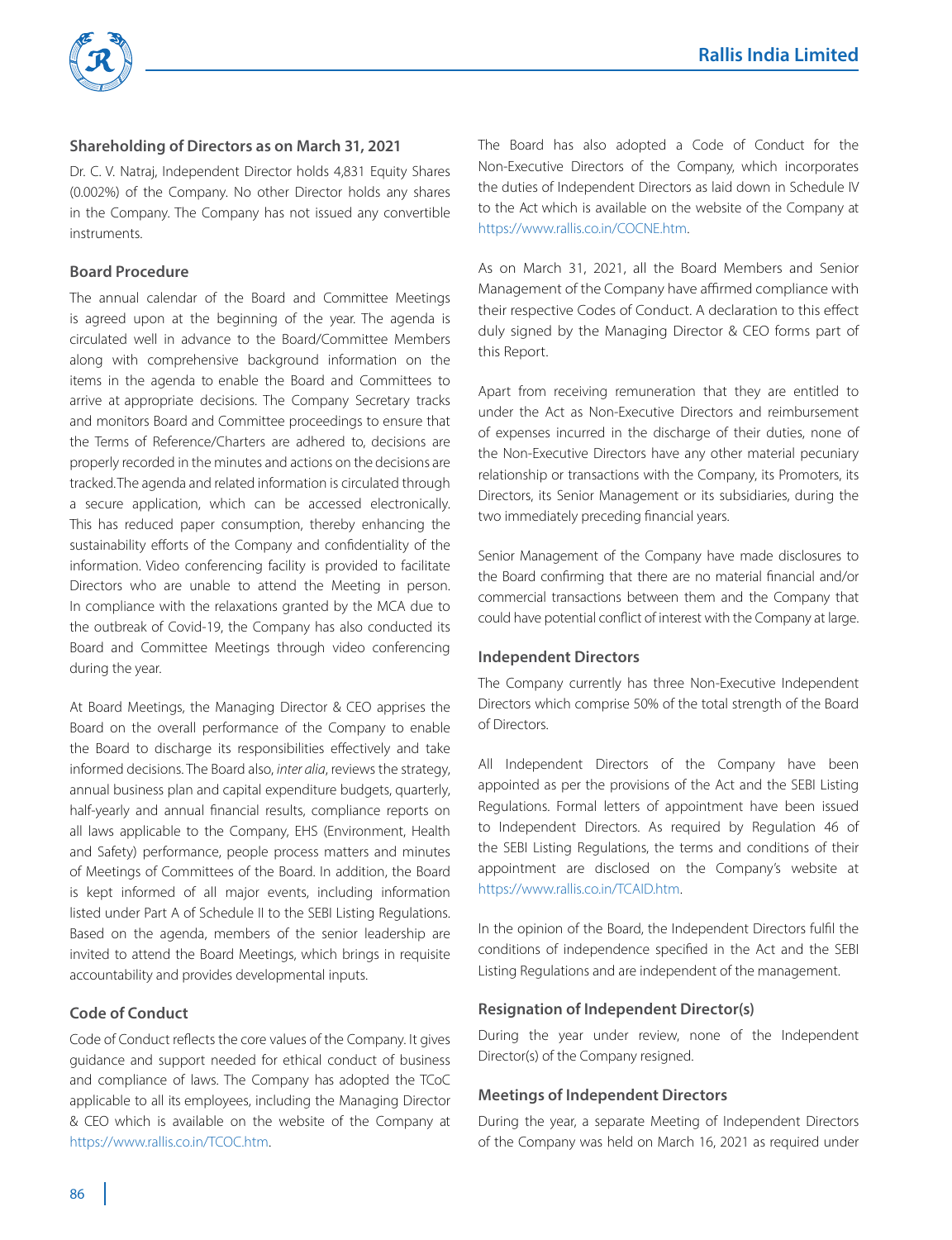Schedule IV to the Act (Code for Independent Directors) and Regulation 25(3) of the SEBI Listing Regulations. At the Meeting, the Independent Directors:

- Reviewed the performance of Non-Independent Directors and the Board as a whole;
- Reviewed the performance of the Chairperson of the Company, taking into account the views of the Managing Director & CEO and Non-Executive Directors; and
- Assessed the quality, quantity and timeliness of flow of information between the Company's management and the Board that is necessary for the Board to effectively and reasonably perform its duties.

The Meeting was attended by all the Independent Directors as on that date and Dr. C. V. Natraj chaired the said Meeting.

#### **Familiarisation Programme for Independent Directors**

The Company has an orientation programme upon induction of new Directors as well as other initiatives to update Directors on a continuous basis.

#### **Key Skills, Expertise and Competencies of the Board**

The Company also has an ongoing familiarisation programme for its Independent Directors with the objective of familiarising them with the Company, its operations, strategies and business model, nature of the industry and environment in which it operates, functions, policies and procedures of the Company and its subsidiaries, the regulatory environment applicable to it, the CSR projects undertaken by the Company, etc. The Board is provided with all the documents required and/or sought by them to have a good understanding of the Company, its business model and various operations and the industry of which it is a part.

Pursuant to Regulation 46 of the SEBI Listing Regulations, details of familiarisation programmes imparted to the Independent Directors are available on the Company's website at https://www.rallis.co.in/DFPID.htm.

#### **Re-appointment of Director**

As required under Regulations 26(4) and 36(3) of the SEBI Listing Regulations and Secretarial Standard - 2, particulars of the Director seeking re-appointment are given in the Explanatory Statement to the Notice of the AGM forming part of this Annual Report.

The Board of the Company comprises eminent personalities and leaders in their respective fields. These Members bring in the required skills, competence and expertise to the Board. These Directors are nominated based on well-defined selection criteria. The Nomination and Remuneration Committee ('NRC') considers, *inter alia*, key skills, qualifications, expertise and competencies, whilst recommending to the Board the candidature for appointment of Director. The Board of Directors have, based on the recommendations of the NRC, identified and annually reviewed the following core key skills/expertise/competencies of Directors as required in the context of business of the Company for its effective functioning which are currently possessed by the Board Members of the Company and mapped against each of the Directors:

| No.              | Sr. Skills & Expertise           | Mr. Bhaskar<br><b>Bhat</b> | Dr. Punita<br><b>Kumar Sinha</b> | Dr. C. V.<br>Natraj | Ms. Padmini<br><b>Khare Kaicker</b> | Mr. R.<br><b>Mukundan</b> | Mr. Sanjiv<br>Lal |
|------------------|----------------------------------|----------------------------|----------------------------------|---------------------|-------------------------------------|---------------------------|-------------------|
| 1.               | Leadership                       | ✓                          | $\checkmark$                     | ✓                   | ✓                                   | ✓                         |                   |
| 2.               | Industry experience              | ✓                          |                                  | ✓                   |                                     |                           |                   |
| 3.               | Science and<br>Technology        |                            |                                  | ✓                   |                                     | ✓                         |                   |
| $\overline{4}$ . | IT and Digitalisation            |                            |                                  |                     | √                                   | ✓                         |                   |
| 5.               | Strategy                         | ✓                          |                                  |                     | ✓                                   | $\checkmark$              | ✓                 |
| 6.               | Finance and<br>Governance        |                            | $\checkmark$                     |                     | ✓                                   |                           |                   |
| 7.               | HR and<br>Communication          |                            |                                  | ✓                   | $\checkmark$                        |                           |                   |
| 8.               | Safety and<br>Sustainability     |                            |                                  | ✓                   |                                     | ✓                         |                   |
| 9.               | Multiple geography<br>experience |                            |                                  |                     |                                     |                           |                   |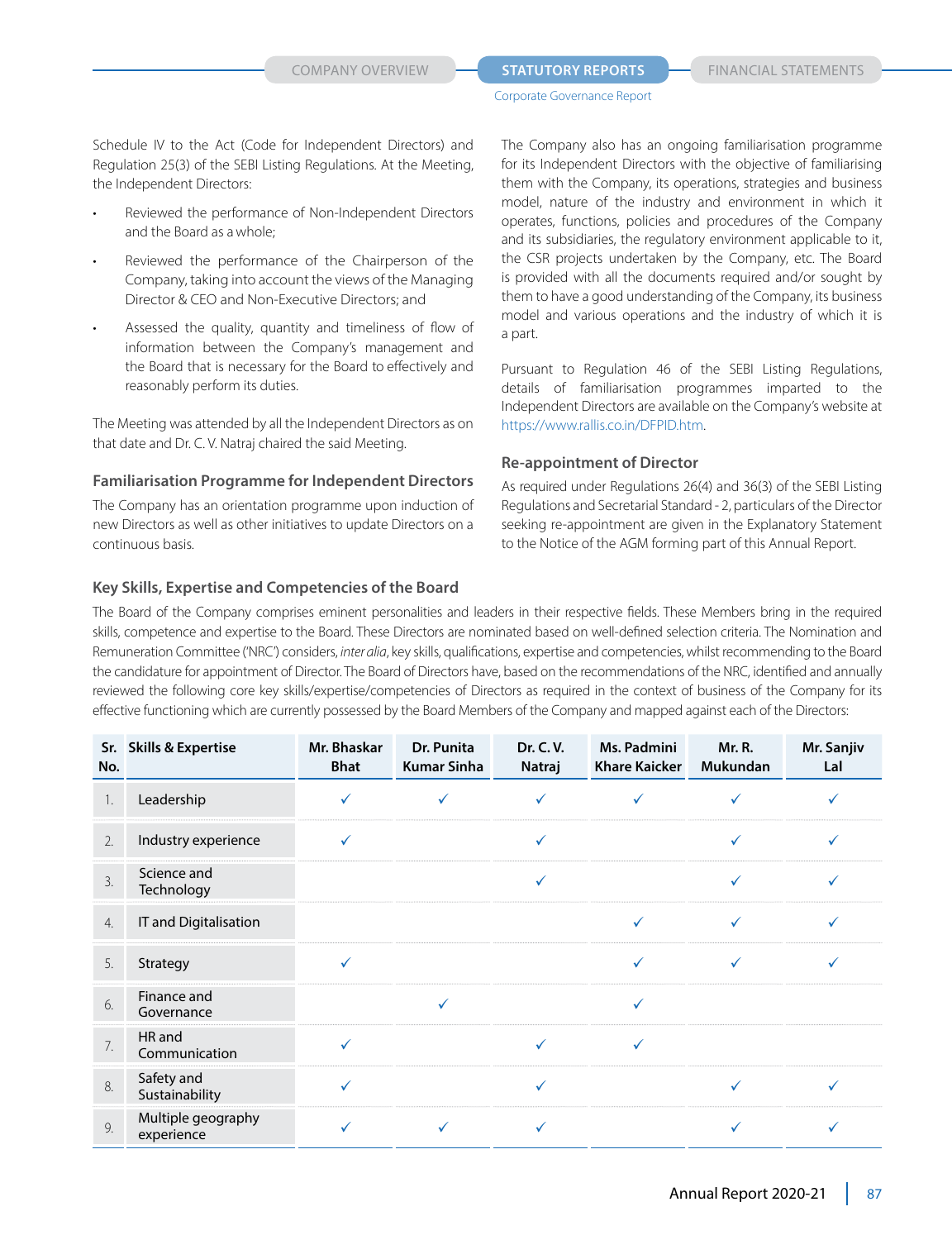

# **Board and Director evaluation and criteria for evaluation**

 Criteria for evaluation of individual Directors include aspects such as attendance and contribution at the Board/Committee meetings. Criteria for evaluation of the Committees of the Board are broadly based on the Guidance Note on Board Evaluation issued by the SEBI on January 5, 2017 which *inter alia*, included questionnaire on structure of the Board, meetings of Board, functions of Board and Management.

 The Company follows a practice of implementing each of the observations from the annual evaluation by calendarising its implementation through the Action Taken Report which is reviewed by the Board of Directors from time to time.

 In terms of the requirement of the Act and the SEBI Listing Regulations, during the year under review, the Board has carried out an annual performance evaluation of its own performance, performance of the Directors as well as the evaluation of the working of its Committees. The exercise was led by the Chairperson of the NRC along with the Chairperson of Board.

 The procedure followed for the performance evaluation of the Board, Committees and Individual Directors is detailed in the Board's Report.

# **3. Audit Committee**

#### **Terms of reference**

 The Audit Committee functions in accordance with Section 177 of the Act, Regulation 18 of the SEBI Listing Regulations and its Charter adopted by the Board. The terms of reference of the Audit Committee, *inter alia*, includes:

- Oversight of the Company's financial reporting process and disclosure of its financial information to ensure that the financial statements are correct, sufficient and credible
- Discuss and review with the management the annual/ half-yearly/quarterly financial statements and the auditor's report thereon, before submission to the Board for approval
- Review of the Company's accounting policies, internal accounting and financial controls, risk management policies and such other matters
- Discuss with the statutory auditors, before the audit commences, about the nature and scope of audit as well as post-audit discussion to ascertain any area of concern
- Hold timely discussions with the statutory auditors regarding critical accounting policies and practices and significant financial reporting issues and judgements made
- Recommend to the Board the appointment, re-appointment and if required, the replacement or removal of statutory auditors, remuneration and terms of appointment of auditors, fixation of audit fees and to approve payment for any other services rendered by the statutory auditors
- Review and monitor the auditor's independence, qualification and performance and effectiveness of audit process
- Review with the management, performance of the statutory and internal auditors
- Review the adequacy of the internal audit function and the adequacy and efficacy of the internal control systems
- Evaluate internal financial controls and risk management systems
- Review the related party transactions and the functioning of the Whistleblower Mechanism
- Review the effectiveness of the system for monitoring compliance with laws and regulations and oversee compliance with legal and regulatory requirements, including the Tata Code of Conduct for the Company and its subsidiaries
- Approve the appointment of the Chief Financial Officer after assessing the qualifications, experience and background of the candidate

 All the items listed in Section 177 of the Act and Regulation 18(3) read with Part C of Schedule II of the SEBI Listing Regulations are covered in the terms of reference of the Audit Committee.

 Further, pursuant to Regulation 18(2)(c) of the SEBI Listing Regulations, the Audit Committee is empowered to investigate any activity within its terms of reference, seek information it requires from any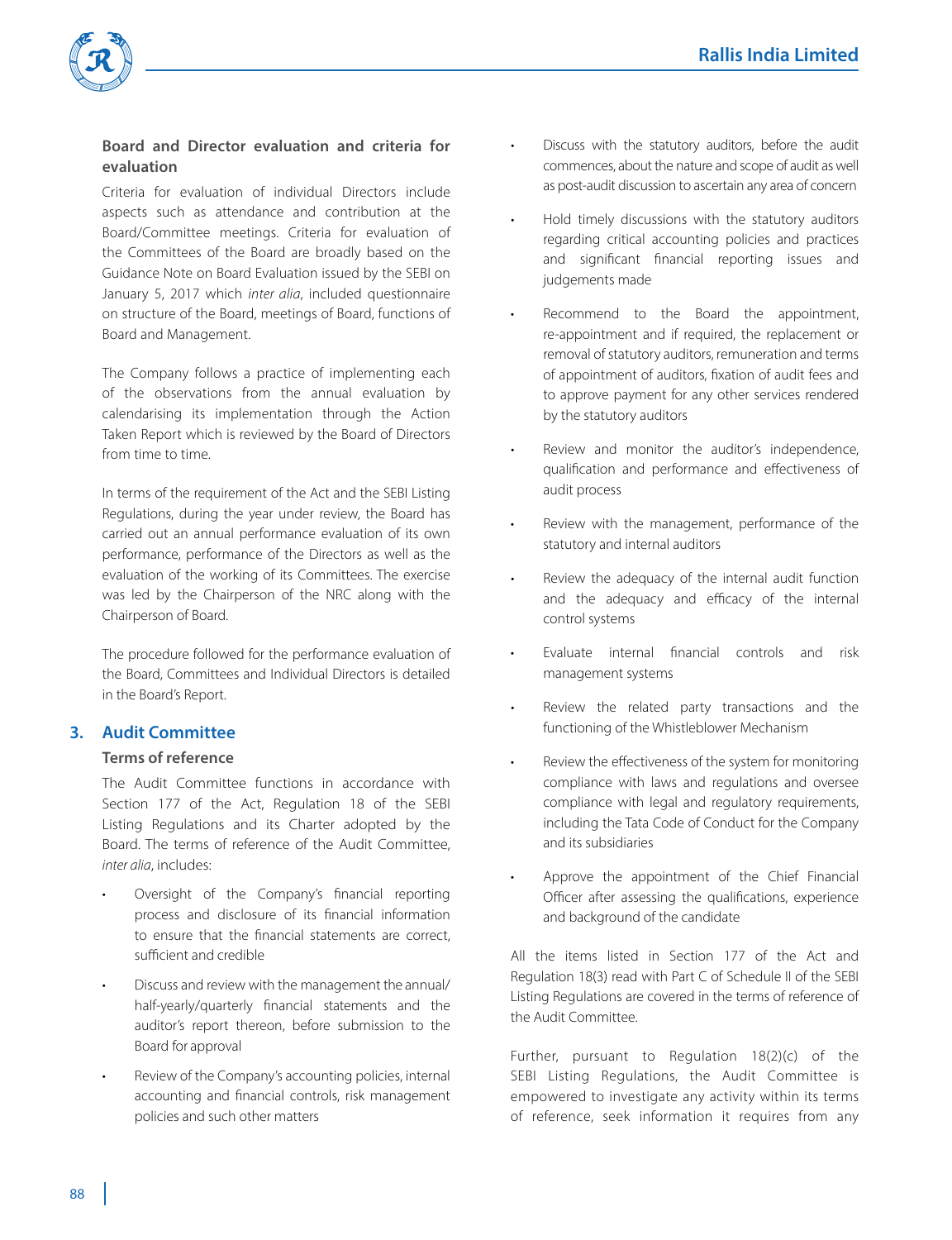employee, obtain outside legal or other independent professional advice and secure attendance of outsiders with relevant expertise, if considered necessary. Apart from the above, the Audit Committee also exercises the role and powers entrusted upon it by the Board of Directors from time to time.

# **Meetings Held**

 During the year under review, seven (7) Meetings of the Audit Committee were held on the following dates:

- May 5, 2020 October 19, 2020
- July 22, 2020 January 18, 2021
- August 21, 2020 March 16, 2021
- • August 24, 2020

#### **Composition and Attendance**

 The Audit Committee of the Company is constituted in accordance with the provisions of Regulation 18 of the SEBI Listing Regulations and the provisions of Section 177 of the Act.

 The composition of the Audit Committee and the details of Meetings attended by the Members during the year under review are given below:

| Name of the<br>Member                     | Category     | No. of Meetings<br>held during<br>tenure | No. of<br><b>Meetings</b><br>attended |
|-------------------------------------------|--------------|------------------------------------------|---------------------------------------|
| Ms. Padmini Khare<br>Kaicker, Chairperson | II)          |                                          |                                       |
| Dr. C. V. Natraj                          |              |                                          |                                       |
| Dr Punita Kumar<br>Sinha*                 |              |                                          |                                       |
| Mr. R. Mukundan                           | <b>NINFD</b> |                                          |                                       |

 *ID – Independent Director; NINED – Non-Independent, Non-Executive Director*

*\* Dr. Punita Kumar Sinha was inducted as a Member of the Audit Committee with effect from September 1, 2020* 

 The gap between two Audit Committee Meetings did not exceed 120 days. Necessary quorum was present at the above Meetings.

 During the year under review, the Audit Committee reviewed key audit findings covering operational, financial and compliance areas, internal financial controls and financial reporting systems, related party transactions,

functioning of the whistleblower mechanism and reviewed the process and controls for Insider Trading and also adopted a framework for levying penalties in case of any violation under the Insider Trading Code. The minutes of each Audit Committee Meeting are placed at the next Meeting of the Board after they are confirmed by the Committee.

 The Meetings of the Audit Committee are usually attended by the Managing Director & CEO, the Chief Financial Officer, the Chief Operating Officer, the Head of Internal Audit and representatives of the Statutory Auditors. The Company Secretary acts as the Secretary to the Committee. Occasionally, the Audit Committee also meets without the presence of any executives of the Company. The Chairperson of the Audit Committee has one-on-one meetings both with the Internal Audit team and the Statutory Auditors on a periodic basis to discuss key concerns, if any. The Audit Committee acts as a link between the Management, Statutory Auditors, Internal Auditors and the Board of Directors and oversees the financial reporting process.

 Ms. Padmini Khare Kaicker, Chairperson of the Audit Committee, was present at the e-AGM of the Company held on July 3, 2020.

# **4. Nomination and Remuneration Committee**

#### **Terms of reference**

 The Nomination and Remuneration Committee ('NRC') functions in accordance with Section 178 of the Act, Regulation 19 of the SEBI Listing Regulations and its Charter as adopted by the Company. The NRC is responsible for evaluating the balance of skills, experience, independence, diversity and knowledge on the Board and for drawing up selection criteria, ongoing succession planning and appointment procedures for both internal and external appointments. Further, the Committee is also responsible for formulating policies as to remuneration, performance evaluation, Board diversity, etc. in line with the Act and the SEBI Listing Regulations. The terms of reference of the NRC, *inter alia*, includes:

- Recommend to the Board the setup and composition of the Board, including formulation of the criteria for determining qualifications, positive attributes and independence of a Director
- Recommend to the Board the appointment or re-appointment of Directors, KMPs and executive team and support the Board for review and refresh of the Committees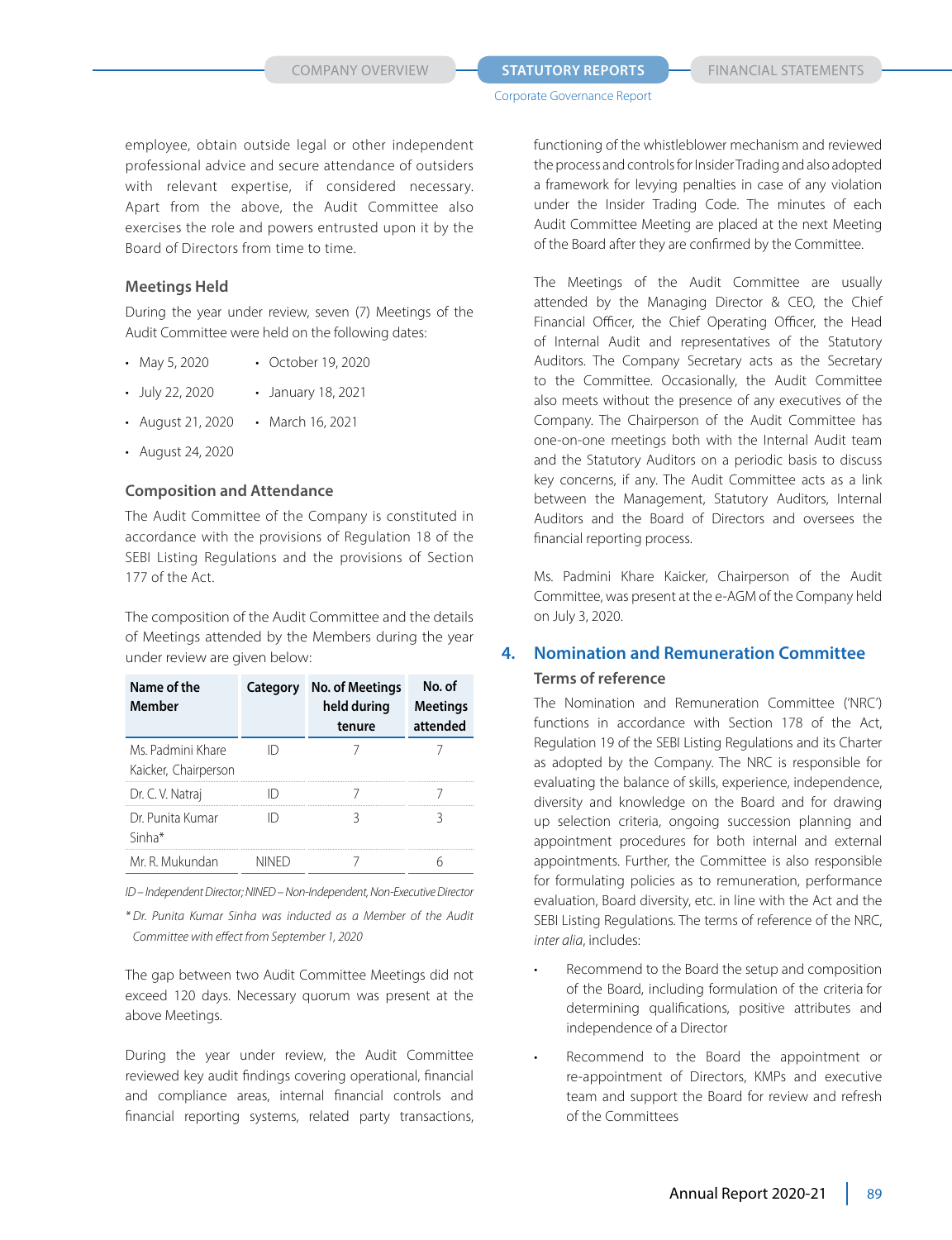

- Carry out the evaluation of every Director's performance and support the Board and Independent Directors in the evaluation of the performance of the Board, its Committees and individual Directors
- Oversee the performance review process for the KMP and executive team with the view that there is an appropriate cascading of goals and targets across the Company
- On an annual basis, recommend to the Board the remuneration payable to Directors, KMP and executive team of the Company
- Provide quidelines for remuneration of Directors on material subsidiaries
- Review HR and People strategy and its alignment with the business strategy periodically or when a change is made to either and review the efficacy of HR practices

# **Meetings Held**

 During the year under review, three (3) Meetings of the NRC were held on the following dates:

- May 5, 2020 March 16, 2021
- • August 24, 2020

#### **Composition and Attendance**

 The NRC is constituted in accordance with the provisions of Regulation 19 of the SEBI Listing Regulations and the provisions of Section 178(1) of the Act. The composition of the NRC and the details of Meetings attended by the Members during the year under review are given below:

| Name of the<br>Member            | Category     | No. of Meetings<br>held during<br>tenure | No. of<br><b>Meetings</b><br>attended |
|----------------------------------|--------------|------------------------------------------|---------------------------------------|
| Dr. C. V. Natraj,<br>Chairperson |              |                                          |                                       |
| Mr Bhaskar Bhat                  | <b>NINFD</b> |                                          |                                       |
| Ms Padmini Khare<br>Kaicker      |              |                                          |                                       |
| Mr. R. Mukundan                  | NINED        |                                          |                                       |

 *ID – Independent Director; NINED – Non-Independent, Non-Executive Director*

 Necessary quorum was present at the above Meetings. Dr. C. V. Natraj, Chairperson of the NRC, was present at the e-AGM of the Company held on July 3, 2020.

# **Remuneration of Directors**

 The Company's Remuneration Policy is aligned with its philosophy for payment of remuneration to Directors, KMPs and all other employees, based on the commitment of fostering a culture of leadership with trust.

 The principles governing the Company's Remuneration Policy is provided in the Board's Report and the Policy is also uploaded on the website of the Company at https://www.rallis.co.in/RPOD.htm.

# **Details of remuneration for FY 2020-21 Managing Director & CEO:**

 The Company pays remuneration by way of salary, benefits, perquisites and allowances (fixed component) and commission (variable component) to its Managing Director & CEO. Annual increments are recommended by the NRC within the salary scale approved by the Members and are effective April 1 each year. The NRC recommends commission payable to the Managing Director & CEO out of the profits for the financial year within the overall ceilings stipulated in the Act. Specific amount payable as commission is based on the performance criteria laid down by the Board which broadly takes into account the profits earned by the Company for the year and performance of the individual.

# **Mr. Sanjiv Lal**

 The aggregate value of salary, perquisites and commission paid to Mr. Sanjiv Lal, Managing Director & CEO, during FY 2020-21 is ₹ 3,39,32,436 comprising:

| Salary                                      | : ₹54,00,000                                                                                                                                                                    |
|---------------------------------------------|---------------------------------------------------------------------------------------------------------------------------------------------------------------------------------|
| Perquisites and<br>allowances               | : ₹88,32,436                                                                                                                                                                    |
| Commission for<br>FY 2020-21<br>(payable in | : ₹1,62,00,000<br>In addition, a one-time payment<br>of ₹ 35,00,000 for FY 2020-21 will                                                                                         |
| FY 2021-22)                                 | be payable in FY 2021-22                                                                                                                                                        |
| Period of Agreement                         | April 1, 2019 to March 31, 2024<br>÷<br>(5 years)                                                                                                                               |
| Notice period                               | : The Agreement may<br>be<br>terminated by either party<br>giving the other<br>party<br>six months' notice or the<br>Company paying six months'<br>remuneration in lieu thereof |
| Severance fees                              | : There is no separate provision<br>for payment of severance fees                                                                                                               |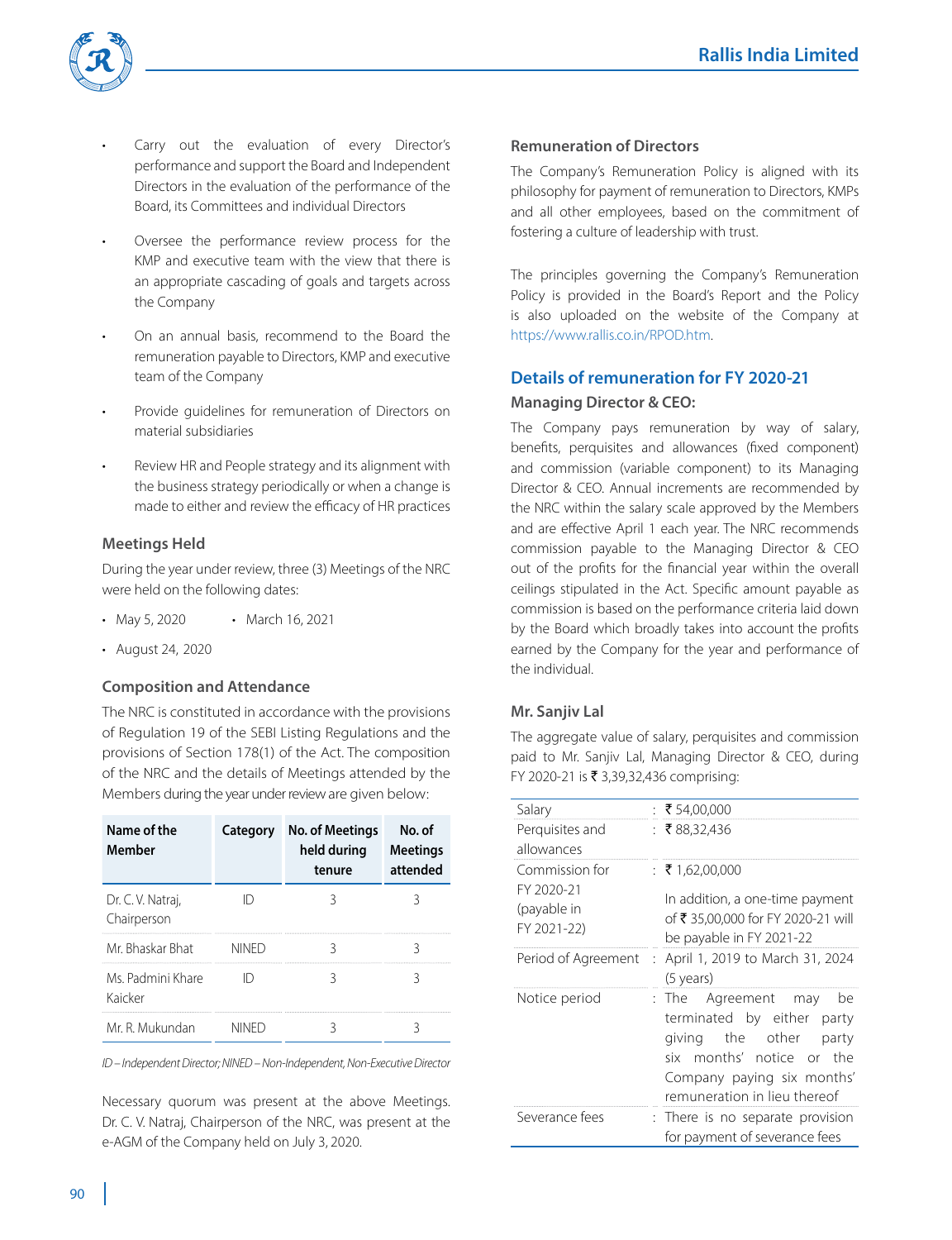$\langle \overline{\mathbf{F}} \rangle$ 

Corporate Governance Report

#### **Non-Executive Directors:**

The Company paid sitting fees of  $\bar{\tau}$  20,000 per Meeting to the Non-Executive Directors for attending Meetings of the Board, Audit Committee, Nomination and Remuneration Committee, Corporate Social Responsibility Committee, Safety, Health, Environment and Sustainability Committee, Risk Management Committee and Meeting of Independent Directors and  $\bar{\tau}$  10,000 per Meeting for attending the Meetings of the Stakeholders Relationship Committee.

 In terms of the Members' approval obtained at the AGM of the Company held on July 2, 2018, commission is paid to Non-Executive Directors, as applicable, at a rate not exceeding 1% per annum of the profits of the Company, computed in accordance with the provisions of the Act. The distribution of commission among the Non-Executive Directors is recommended by the NRC and approved by the Board. The commission is distributed on the basis of their attendance and contribution at the Board and Committee Meetings and is paid after the Annual Financial Statements are adopted by the Members at the AGM. The Company also reimburses any expenses incurred by the Directors for attending Meetings.

Details of commission and sitting fees paid to the Non-Executive Directors are given below:

|                           |      | `                                                                                              |
|---------------------------|------|------------------------------------------------------------------------------------------------|
| Name of the Director      |      | Sitting Fees paid during Commission for FY 2020-21,<br>FY 2020-21    payable during FY 2021-22 |
| Mr. Bhaskar Bhat          |      |                                                                                                |
| Dr. Punita Kumar Sinha    |      |                                                                                                |
| Dr. C. V. Natraj          |      |                                                                                                |
| Ms. Padmini Khare Kaicker |      |                                                                                                |
| Mr. R. Mukundan           | $**$ | $***$                                                                                          |
|                           |      |                                                                                                |

*\*\* Mr. R. Mukundan is in whole-time employment of Tata Chemicals Limited, the holding company, and draws remuneration from it.*

 The Company has not granted any stock options to its Directors.

#### **Succession Plan**

 The Company believes that sound succession plans for the senior leadership are very important for creating a robust future for the Company. The NRC works along with the Human Resource team of the Company for a structured leadership succession plan.

#### **Retirement Policy for Directors**

 As per the Company's policy, the Managing and Executive Directors retire at the age of 65 years, Non-Independent Non-Executive Directors retire at the age of 70 years and the retirement age for Independent Directors is 75 years.

# **5. Stakeholders Relationship Committee Terms of reference**

 The Stakeholders Relationship Committee ('SRC') looks into various aspects of interest of shareholders. The Committee ensures cordial investor relations and oversees the mechanism for redressal of investors' grievances.

The terms of reference of the SRC, *inter alia*, include:

- Review statutory compliance relating to all security holders
- Review measures taken for effective exercise of voting rights by shareholders
- Oversee compliances in respect of dividend payments and transfer of unclaimed amounts to the Investor Education and Protection Fund
- Oversee compliances in respect of transfer of shares to the Investor Education and Protection Fund in accordance with the provisions of the Act and Rules made thereunder, as applicable from time to time
- Review the various measures and initiatives taken by the Company for reducing the quantum of unclaimed dividends and ensuring timely receipt of dividend warrants/annual reports/statutory notices by the shareholders of the Company
- Review movements in shareholding and ownership structures of the Company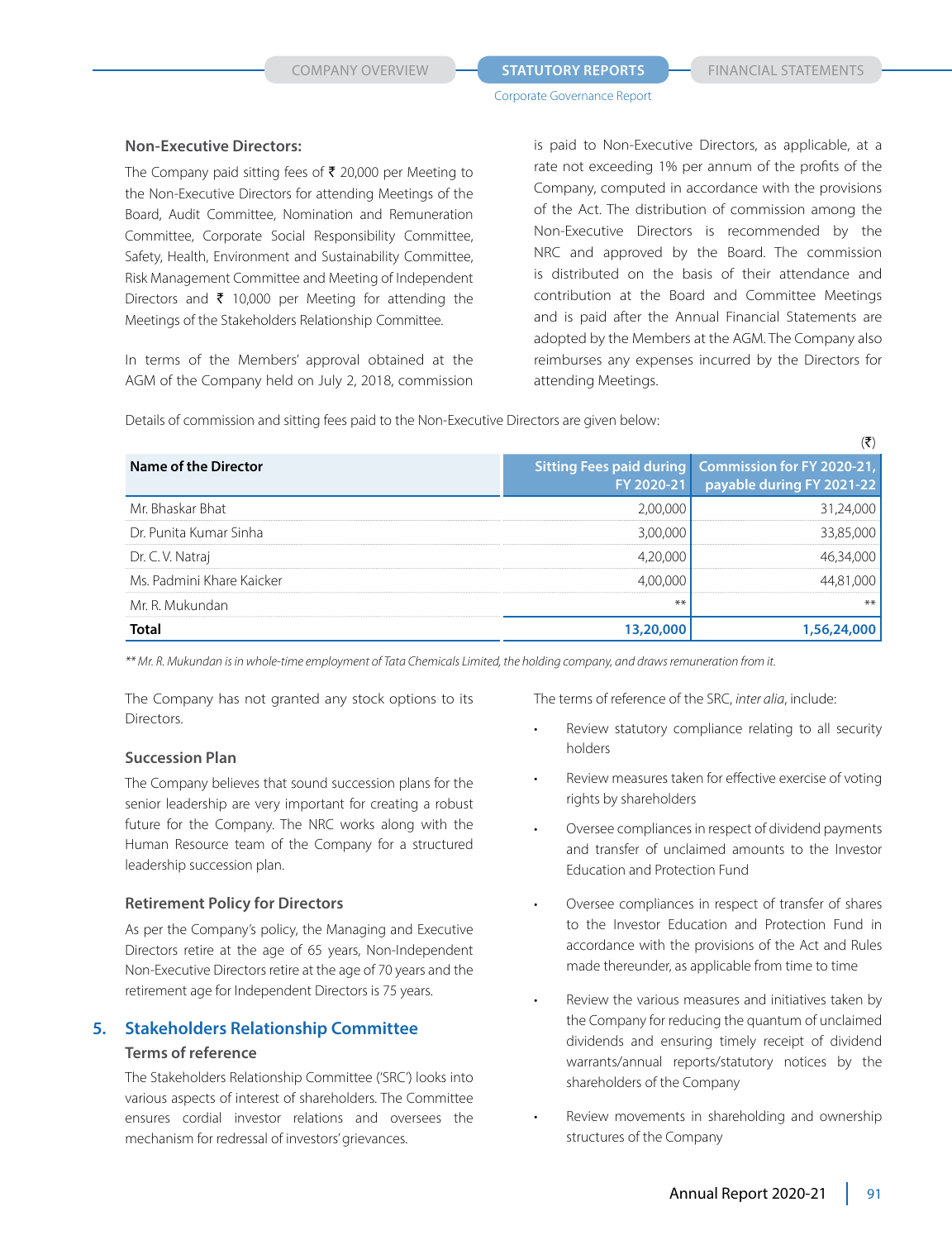

- Ensure setting of proper controls, review adherence to the service standards adopted by the Company in respect of various services being rendered by the Registrar and Share Transfer Agents and oversee performance of the Registrar and Share Transfer Agents
- Recommend measures for overall improvement of the quality of investor services

# **Meetings Held**

 During the year under review, two (2) Meetings of the SRC were held on the following dates:

• July 22, 2020 • January 18, 2021

#### **Composition and Attendance**

 The composition of the SRC and the details of the Meetings attended by the Members during the year under review are given below:

| Name of the<br>Member                 | Category | No.<br>of Meetings<br>held during<br>tenure | No. of<br><b>Meetings</b><br>attended |
|---------------------------------------|----------|---------------------------------------------|---------------------------------------|
| Dr Punita Kumar<br>Sinha, Chairperson |          |                                             |                                       |
| Mr. R. Mukundan                       | NINFD    |                                             |                                       |
| Mr. Sanjiv Lal                        |          |                                             |                                       |

 *MD & CEO – Managing Director & Chief Executive Officer; ID – Independent Director; NINED – Non-Independent, Non-Executive Director*

 Necessary quorum was present at the above Meetings. Dr. Punita Kumar Sinha, Chairperson of the SRC, was present at the e-AGM held on July 3, 2020.

# **Name, designation and address of Compliance Officer**

#### **Mr. Yashaswin Sheth**

Company Secretary Rallis India Limited 23rd Floor, Lodha Excelus, New Cuffe Parade, Off Eastern Freeway, Wadala, Mumbai - 400 037 Tel: + 91 22 6232 7400 Email: investor\_relations@rallis.com

### **Status of Investor Complaints**

Status of Investor Complaints as on March 31, 2021 as reported under Regulation 13(3) of the SEBI Listing Regulations is as under:

| Complaints pending as on April 1, 2020 | Nil |
|----------------------------------------|-----|
| Received during the year               |     |
| Resolved during the year               |     |
| Pending as on March 31, 2021           | Nil |

 The complaints have been resolved to the satisfaction of the shareholders. The correspondence identified as investor complaints are letters received through statutory/ regulatory bodies.

 The Company has taken various investor-friendly activities like encouraging investors to register their email ids, facility for registration of email address for the limited purpose of receiving Annual Report and e-Voting at the Annual General Meeting in view of the Covid-19 pandemic, activities and initiatives during the e-AGM and preparation of the Digital Annual Report for FY 2019-20 to enable a live feel of the Annual Report. Sent communication to shareholders for updating their bank account details and other details for payment of dividend and tax deducted at source related activity and communication of half-yearly financial results to the shareholders via email are some of the other investor-friendly initiatives undertaken by the Company.

# **6. Corporate Social Responsibility Committee Terms of reference**

 The terms of reference of the Corporate Social Responsibility ('CSR') Committee, *inter alia*, are as follows:

- Formulate and recommend to the Board the CSR policy containing guiding principles for selection, implementation and monitoring of CSR activities as specified under Schedule VII of the Act
- Recommend the amount to be spent on the CSR activities
- Oversee the Company's conduct with regard to its corporate and societal obligations and its reputation as a responsible corporate citizen
- Oversee activities impacting the quality of life of various stakeholders
- Formulate and recommend to the Board (including any revisions thereto), an annual action plan in pursuance of the CSR policy and have an oversight over its implementation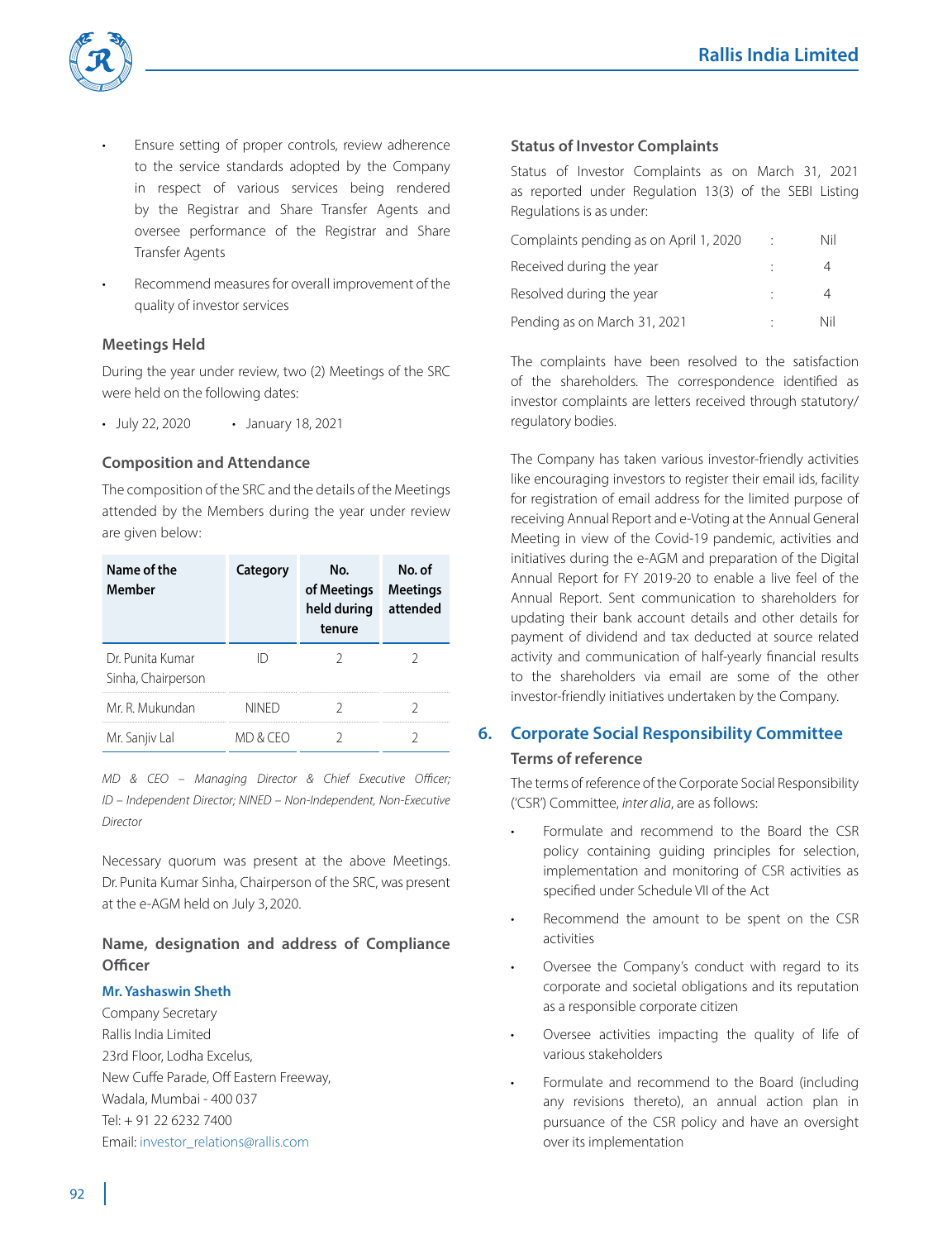- Review the impact assessment carried out for the projects of the Company as per the requirements of the law
- Monitor the CSR Policy and expenditure of material subsidiaries
- Attend to such other matters and functions as may be prescribed from time to time

 The Company has revised the CSR Policy and the Charter of the CSR Committee pursuant to the Companies (Corporate Social Responsibility) Amendment Rules, 2021. The same is displayed on the website of the Company at https://www.rallis.co.in/CSR\_Policy.htm. The Annual Report on CSR activities for FY 2020-21 forms a part of the Board's Report.

#### **Meetings Held**

 During the year under review, two (2) Meetings of the CSR Committee were held on the following dates:

• May 14, 2020 • February 10, 2021

#### **Composition and Attendance**

 The CSR Committee of the Company is constituted in accordance with the provisions of Section 135 of the Act. The composition of the CSR Committee and the details of the Meetings attended by the Members during the year under review are given below:

| Name of the<br>Member           | Category     | No. of Meetings<br>held during<br>tenure | No. of<br><b>Meetings</b><br>attended |
|---------------------------------|--------------|------------------------------------------|---------------------------------------|
| Mr. R. Mukundan,<br>Chairperson | <b>NINFD</b> |                                          |                                       |
| Dr. Punita<br>Kumar Sinha       |              |                                          |                                       |
| Mr. Sanjiv Lal                  | MD & CEO     |                                          |                                       |

 *MD & CEO – Managing Director & Chief Executive Officer; ID – Independent Director; NINED – Non-Independent, Non-Executive Director*

 The Vice President – HR & Corporate Sustainability was an invitee to the Meetings of the CSR Committee. The Company Secretary also attended the meetings.

 Necessary quorum was present at the above Meetings. Mr. R. Mukundan, Chairperson of the CSR Committee was present at the e-AGM held on July 3, 2020.

# **7. Risk Management Committee**

 Regulation 21 of the SEBI Listing Regulations mandates top 500 listed entities, determined on the basis of market capitalisation as at the end of the immediate previous financial year, to constitute a Risk Management Committee ('RMC'). The primary role of the RMC is that of assisting the Board of Directors in overseeing the Company's risk management processes and controls. The RMC, through Enterprise Risk Management in the Company, seeks to minimise adverse impact on the business objectives and enhance stakeholder value. The Board has adopted a charter for the functioning of the RMC covering the composition, meetings, quorum, responsibilities, etc.

#### **Terms of reference**

The terms of reference of the RMC, *inter alia*, includes:

- Review and recommend the Risk Management Policy or any amendments thereof for the approval of the Board and plan integration through training and awareness programmes
- Review and recommend to the Board periodically the process for risk identification
- Set up risk strategy policies, including agreeing on risk tolerance and appetite levels, recognising contingent risks, inherent and residual risks, including for cyber security
- Monitor the Company's compliance with the risk structure. Assess whether current exposure to the risks it faces, including for cyber security, is acceptable and that there is an effective remediation of non-compliance on an ongoing basis
- To review and recommend to the Board major decisions affecting the risk profile or exposure and give appropriate directions
- To consider the effectiveness of decision making process in crisis and emergency situations
- Balance risks and opportunities
- Generally, assist the Board in the execution of its responsibility for the governance of risk
- Attend to such other matters and functions as may be prescribed from time to time

#### **Meetings Held**

 During the year under review, two (2) Meetings of the RMC were held on the following dates:

• August 24, 2020 • February 10, 2021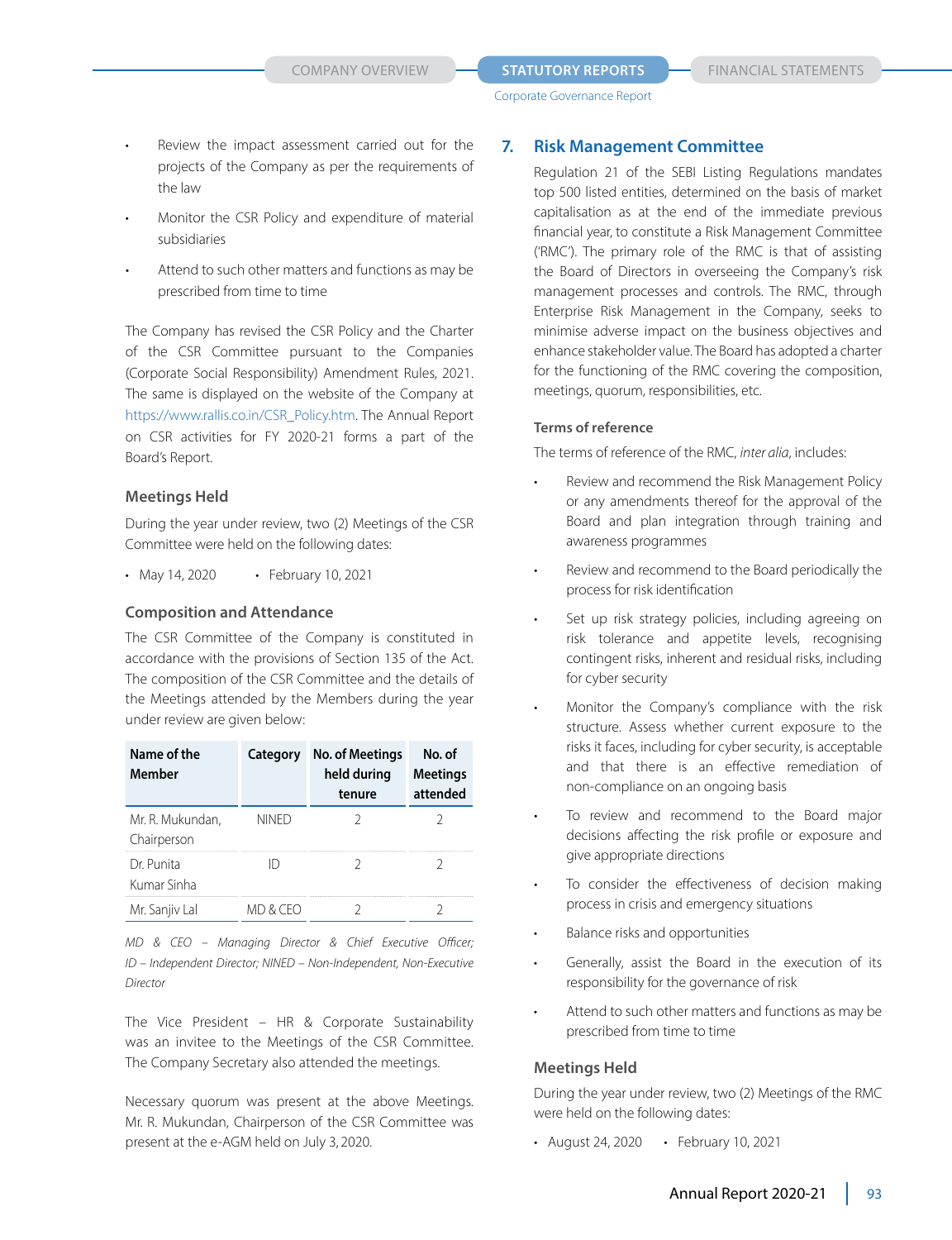

# **Composition and Attendance**

 The composition of the RMC and the details of the Meetings attended by the Members during the year under review are given below:

| Name of the<br>Member                               | Category | <b>No. of Meetings</b><br>held during<br>tenure | No. of<br><b>Meetings</b><br>attended |
|-----------------------------------------------------|----------|-------------------------------------------------|---------------------------------------|
| Dr. Punita Kumar<br>Sinha, Chairperson <sup>^</sup> |          |                                                 |                                       |
| Dr. C. V. Natraj*                                   |          |                                                 |                                       |
| Ms Padmini Khare<br>Kaicker                         |          |                                                 |                                       |
| Mr. Sanjiv Lal                                      | MD & CFO |                                                 |                                       |

*MD & CEO – Managing Director & Chief Executive Officer; ID – Independent Director; NINED – Non-Independent, Non-Executive Director*

- *^ Dr. Punita Kumar Sinha was inducted as a Member and Chairperson of RMC with effect from September 1, 2020*
- *\* Dr. C. V. Natraj ceased to be the Chairperson and Member of RMC with effect from September 1, 2020*

The Chief Operating Officer, the Chief Financial Officer and Head - Internal Audit are permanent invitees to the Meetings of the RMC. The Company Secretary acts as the Secretary to the Committee.

 The Company has a well-defined risk management framework in place. Further details on risk management are given in the Management Discussion and Analysis which forms part of this Annual Report.

# **8. Safety, Health, Environment and Sustainability Committee**

 The Safety, Health, Environment and Sustainability ('SHES') Committee of the Company is entrusted with the responsibility to oversee and review the measures undertaken by the Company towards the safety and sustainability of its stakeholders and the environment it operates in.

#### **Terms of Reference**

 The terms of reference of SHES Committee are, *inter alia*, as under:

Review and monitor the sustainability, safety, health and environmental policies and activities of the Company on behalf of the Board to ensure that the Company is in compliance with appropriate laws and legislation

- Encourage, assist, support and counsel management in developing short and long-term policies and standards to ensure that the principles set out in the sustainability, safety, health and environmental policies are being adhered to and achieved
- Review periodic report by management on safety, sustainable development, environmental, sustainability and health issues and long-term goals
- Investigate or cause to be investigated any extraordinary negative sustainability, environment, health and safety performance or issues of asset integrity which can impact safety, health, environment and sustainability where appropriate
- Ensure integration of Safety, Health and Environment considerations into business planning and decision making without compromise in pursuit of commercial advantage.

#### **Meetings Held**

 During the year under review, two (2) Meetings of the SHES Committee were held on the following dates:

• May 14, 2020 • February 10, 2021

#### **Composition and Attendance**

 The composition of the SHES Committee and the details of the Meetings attended by the Members during the year under review are given below:

| Name of the<br>Member            | Category | No.<br>of Meetings<br>held during<br>tenure | No. of<br><b>Meetings</b><br>attended |
|----------------------------------|----------|---------------------------------------------|---------------------------------------|
| Dr. C. V. Natraj,<br>Chairperson |          |                                             |                                       |
|                                  |          |                                             |                                       |
| Mr. R. Mukundan                  | NINFD    |                                             |                                       |
| Mr. Sanjiv Lal                   | MD & CFO |                                             |                                       |

 *MD & CEO – Managing Director & Chief Executive Officer; ID – Independent Director; NINED – Non-Independent, Non-Executive Director*

 The Chief Operating Officer, Vice-President – HR and Corporate Sustainability and Vice President – Manufacturing are permanent invitees to the Meetings of the Committee. The Company Secretary also attended the meetings.

#### **9. Subsidiary Companies**

 Regulation 16 of the SEBI Listing Regulations defines a 'material subsidiary' to mean a subsidiary, whose income or net worth exceeds 10% of the consolidated income or net worth respectively, of the listed entity and its subsidiaries in the immediately preceding accounting year.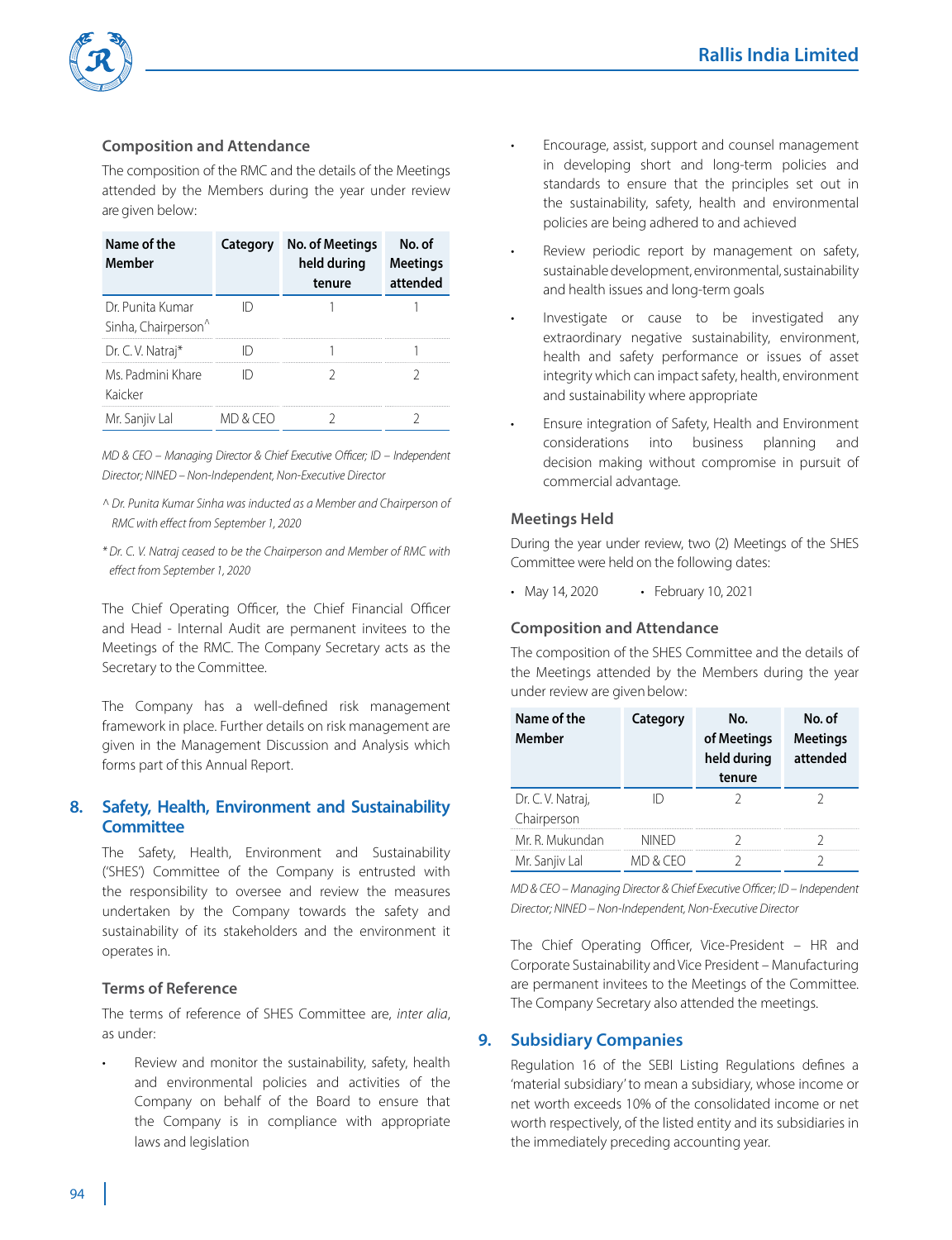In addition to the above, Regulation 24 of the SEBI Listing Regulations requires that at least one Independent Director on the Board of Directors of the listed entity shall be a Director on the Board of Directors of an unlisted material subsidiary, whether incorporated in India or not.

 The Company does not have any material subsidiary as defined in the SEBI Listing Regulations. Accordingly, the requirement of appointing an Independent Director of the Company on the Board of Directors of the material unlisted subsidiary company as per Regulation 24 of the SEBI Listing Regulations does not apply to the Company.

#### **10. General Body Meetings**

 Location, day, date and time of AGMs held during the last 3 years and special resolutions passed:

| Day, Date<br>and Time                           | Location                                                                                   | <b>Special</b><br><b>Resolutions</b>                                                                                                                 |
|-------------------------------------------------|--------------------------------------------------------------------------------------------|------------------------------------------------------------------------------------------------------------------------------------------------------|
| Friday, July 3, VC/OAVM<br>2020 at 3:00<br>p.m. | (Deemed<br>Venue:<br>Bombay House, 24<br>Homi Mody Street,<br>Fort, Mumbai - 400<br>001)   | There was<br>no<br>that<br>matter<br>required passing of<br>Special Resolution                                                                       |
| Friday, June<br>28, 2019 at<br>3.00 p.m.        | Walchand Hirachand<br>Hall, 4th Floor, Indian<br>Merchants' Chamber<br>Building, IMC Marg, | Re-appointment of<br>Dr. Punita Kumar<br>Sinha<br>as<br>an<br>Independent Director<br>for 5 years effective<br>June 30, 2019 up to<br>March 25, 2024 |
| Monday, July<br>2, 2018<br>- at<br>3.00 p.m.    | Churchgate, Mumbai<br>$-4000020$                                                           | There<br>was<br>no<br>that<br>matter<br>required passing of<br>Special Resolution                                                                    |

 All resolutions moved at the last AGM were passed by the requisite majority of Members.

No Extraordinary General Meeting of the Members was held during the year. During the year under review, no resolution was put through by Postal Ballot. Further, no special resolution is being proposed to be passed through Postal Ballot.

### **11. Disclosures**

 **Related Party Transactions:** During the year under review, there were no materially significant related party transactions entered into by the Company with Promoters,

Directors, KMPs, Senior Management or other designated persons which may have a potential conflict with the interest of the Company at large. Declarations have been received from the Senior Management Personnel to this effect.

 All related party transactions entered into during the year were on arms' -length basis, in the ordinary course of business and were in compliance with the applicable provisions of the Act and SEBI Listing Regulations. The Company has adopted a Related Party Transactions Policy in accordance with the Act and SEBI Listing Regulations and the same is displayed on the Company's website at https://www.rallis.co.in/Related\_Party\_TransactionsPolicy.htm.

Policy on Archival is available on the website of the Company at https://www.rallis.co.in/AP.htm.

 **Policy on Preservation of Documents** as required under Regulation 9 of the SEBI Listing Regulations is available on the website of the Company at https://www.rallis.co.in/POPOD.htm.

 **Policy on Determination of Materiality** for disclosures of Events or information as per Regulation 30 of the SEBI Listing Regulations is available on the website of the Company at https://www.rallis.co.in/PODOM.htm.

 **Dividend Distribution Policy** as per Regulation 43A of the SEBI Listing Regulations is available on the website of the Company at https://www.rallis.co.in/DDPolicy.htm.

 **Statutory Compliance, Penalties and Strictures:**  The Company is in compliance with the requirements of the Stock Exchanges, SEBI and Statutory Authorities on all matters related to the capital markets. No penalty or strictures were imposed on the Company by these authorities during the last three years.

 **CEO/CFO Certification:** The Managing Director & CEO and the Chief Financial Officer have certified to the Board in accordance with Regulation 17(8) read with Part B of Schedule II to the SEBI Listing Regulations pertaining to CEO/CFO certification for the financial year ended March 31, 2021.

 **Whistleblower Policy and Vigil Mechanism:**  The Company has a Vigil Mechanism and a Whistleblower Policy in place to enable its Directors, employees and its stakeholders to report their concerns about unethical behaviour, actual or suspected fraud or violation of the Company's Code of Conduct or Ethics Policy. The Policy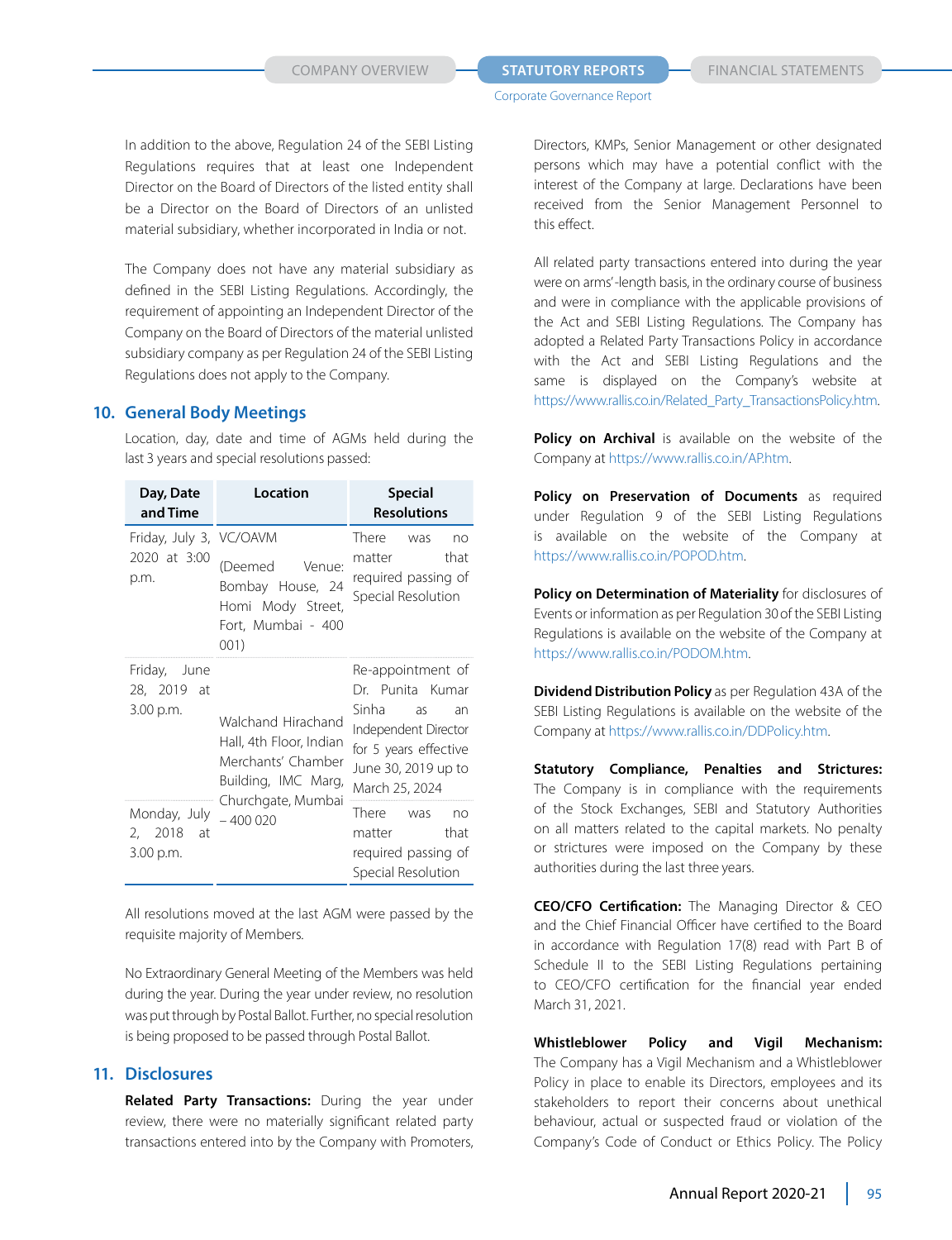

provides for adequate safeguards against victimisation of employees who avail of the mechanism and also provides for direct access to the Chairperson of the Audit Committee. It is affirmed that no personnel of the Company has been denied access to the Audit Committee. The policy is available on the website of the Company at https://www.rallis.co.in/WBPolicy.htm.

 A dedicated Ethics Helpline has been set up which is managed by an independent professional organisation for confidentially raising any ethical concerns or practices that violate the Tata Code of Conduct. The Ethics Helpline can be contacted to report any suspected or confirmed incident of fraud/misconduct on:

Email: reportmyconcern@integritymatters.in.

Address: Integrity Matters, Alpha, 2nd Floor, Unit 201, Hiranandani Gardens, Powai, Mumbai - 400 076

 **Code of Conduct for Prevention of Insider Trading:**  The Company has adopted the Tata Code of Conduct for Prevention of Insider Trading under the SEBI (Prohibition of Insider Trading) Regulations, 2015 ('the Code'). The Code lays down guidelines for procedures to be followed and disclosures to be made by insiders while trading in the securities of the Company. The Code was last amended by the Board of Directors on March 16, 2021 to incorporate the amendments to the SEBI (Prohibition of Insider Trading) Regulations, 2015.

 Mr. Ashish Mehta, Chief Financial Officer is the Compliance Officer for ensuring compliance with and for the effective implementation of the Regulations and the Code across the Company.

 The Company has also adopted a Code of Corporate Disclosure Practices for ensuring timely and adequate disclosure of Unpublished Price Sensitive Information ('UPSI') by the Company to enable the investor community to take informed investment decisions with regard to the Company's shares. Mr. Ashish Mehta has been designated as the Chief Investor Relations Officer to ensure timely, adequate, uniform and universal dissemination of information and disclosure of UPSI.

 As per the Code, the Company has also adopted Policy on inquiry in case of leak or suspected leak of UPSI and Policy for Determination of Legitimate Purposes. The Code of Corporate Disclosure Practices along with the Policy for Determination of Legitimate Purposes

is also available on the website of the Company at https://www.rallis.co.in/CCDC.htm.

 With a view to simplify and improvise the compliances under the SEBI Listing Regulations, read with the Code, the Company has in place an 'Employee Self Service Compliance Module', a digital platform for carrying out all the compliances under the Regulations and the Code.

 The Company conducted a virtual awareness session during the year and also sent mailers periodically to educate the employees on the Insider Trading laws.

#### **Anti-Bribery and Anti-Money Laundering Policy**

 The Company has, from time to time, taken important steps for establishing and reinforcing a culture of business ethics and in this pursuit, the Board has adopted the Anti-Bribery and Anti-Corruption Policy along with the Anti-Money Laundering Policy.

 The above Policies require the Company to appoint a senior official as the Compliance Officer who shall be responsible for implementation of the Policies. Under the above Policies, the Compliance Officer has a functional reporting about any violation of the Policies to the Chairperson of the Audit Committee. Aggravated cases of breach of the said Policies shall be escalated to the Board of Directors of the Company.

 **Accounting treatment in preparation of Financial Statements:** The Financial Statements have been prepared in accordance with Indian Accounting Standards ('Ind AS') as per the Companies (Indian Accounting Standards) Rules, 2015 notified under Section 133 and other relevant provisions of the Act.

 **Details of utilisation of funds:** The Company has not raised any funds through Preferential Allotment or Qualified Institutional Placement.

 **Acceptance of recommendation of all Committees:** In terms of the SEBI Listing Regulations, there have been no instances during the year when recommendations of any of the Committees were not accepted by the Board.

Fees paid to Statutory Auditor: A total fee of ₹ 1.04 crore was paid by the Company and its subsidiaries, on a consolidated basis, for all services to B S R & Co. LLP, Statutory Auditors and all entities in the network firm/entity of which they are part.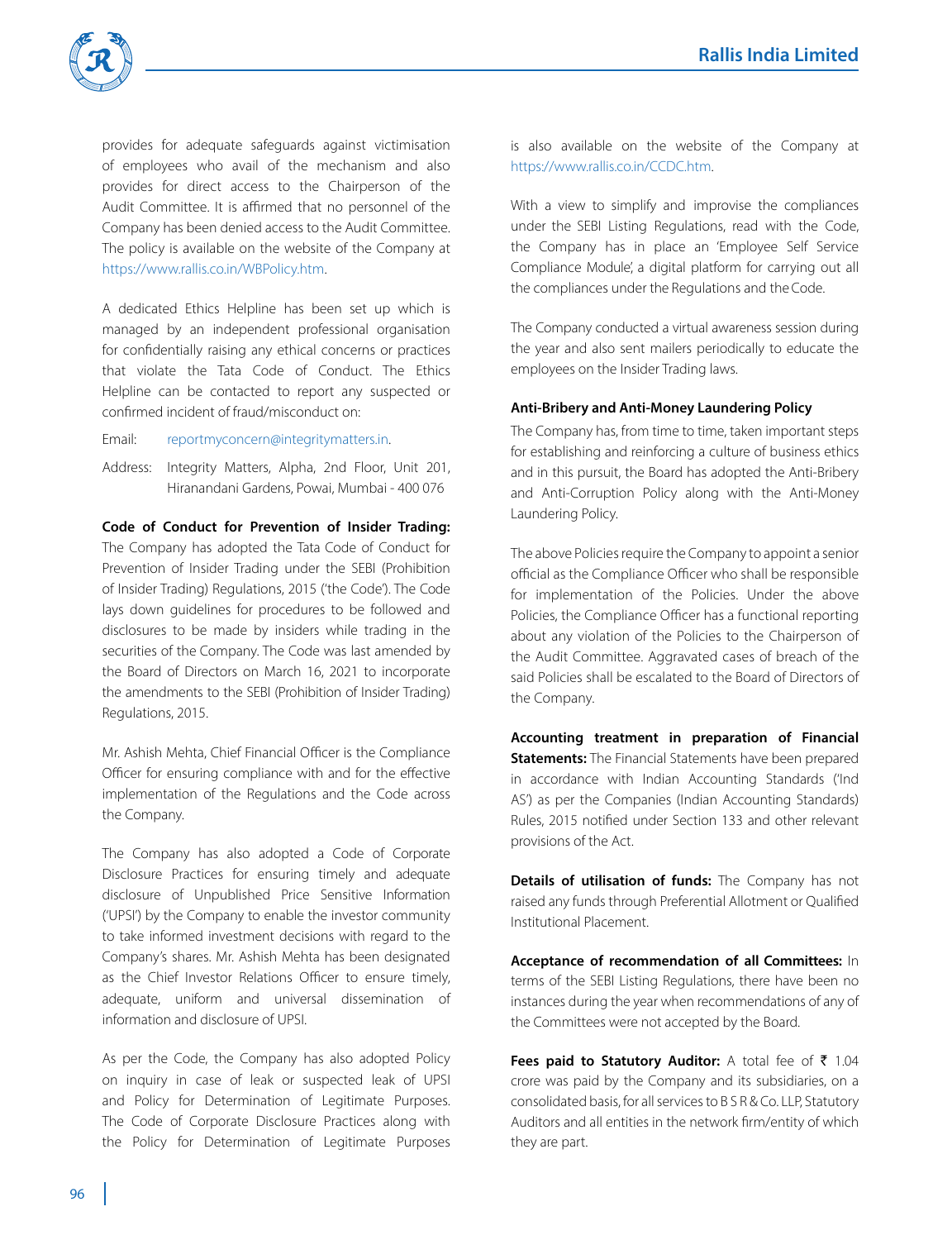**Prevention, Prohibition and Redressal of Sexual Harassment at Workplace:** As per the requirement of the Sexual Harassment of Women at Workplace (Prevention, Prohibition & Redressal) Act, 2013 and Rules made thereunder, the Company has constituted Internal Committee at all its locations to redress complaints received regarding sexual harassment and recommend appropriate action. The objective being to provide a safe working environment to all employees (permanent, contractual, temporary and trainees) covered under this policy. During the year, e-learning workshops were conducted to create awareness regarding sexual harassment among employees as well as training to the Internal Committee members.

 No complaints were pending at the beginning of the year. Further, the Company did not receive any complaints of sexual harassment during the year and accordingly, no complaints were pending as at the end of the financial year.

 **Legal Compliance Management Tool:** The Company has an online legal compliance management tool in place, which monitors compliance with all the laws which are applicable to the Company. The Board periodically reviews the compliance reports of all laws applicable to the Company.

 **Green Initiative:** As a responsible corporate citizen, the Company welcomes and supports the 'Green Initiative' undertaken by the Ministry of Corporate Affairs, Government of India, enabling electronic delivery of documents including the Annual Report, quarterly and half-yearly results, amongst others, to the Members at their e-mail addresses previously registered with the Depository Participants ('DPs') and Registrar and Transfer Agent ('RTA'). Members who have not registered their e-mail addresses so far are requested to do the same. Those holding shares in demat form can register their e-mail address with their concerned DPs. Members who hold shares in physical form are requested to register their e-mail addresses with the RTA by sending a letter duly signed by the first/sole holder quoting Folio Number.

 **Discretionary Requirements of SEBI Listing Regulations:** All mandatory requirements of the SEBI Listing Regulations have been complied with by the Company. The status of compliance with the discretionary requirements as stated under Part E of Schedule II to the SEBI Listing Regulations are as under:

**The Board:** The Non-Executive Chairman maintains a separate office for which the Company is not required to reimburse expenses

- **Shareholder Rights:** Half-yearly financial performance of the Company is sent to all the Members whose e-mail IDs are registered with the Company/Depositories. The results are also available on the Company's website at https://www.rallis.co.in/ FinancialResults.htm.
- **Modified opinion(s) in Audit Report:** During the year under review, there was no audit qualification in the Company's Financial Statements. The Company continues to adopt best practices to ensure regime of unmodified audit opinion.
- Reporting of Internal Auditor: The Head Internal Audit reports to the Audit Committee.

# **12. Means of Communication**

#### **Stock Exchange Intimations:**

All price-sensitive information and matters that are material to shareholders are disclosed to the respective Stock Exchanges where the securities of the Company are listed. All submissions to the Exchanges including Shareholding Pattern and Corporate Governance Report are made through the respective electronic filing systems. Material events or information as detailed in Regulation 30 of the SEBI Listing Regulations are disseminated on the Stock Exchanges by filing them with the National Stock Exchange of India Limited ('NSE') through NEAPS and with BSE Limited ('BSE') through BSE Online Portal.

 They are also displayed on the Company's website at www.rallis.co.in under 'Investor Relations'.

#### **Financial Results:**

 The quarterly/half-yearly/annual financial results are published within the timeline stipulated under SEBI Listing Regulations. The results are also uploaded on NEAPS and BSE Online Portal of NSE and BSE respectively. The financial results are published within the time stipulated under the SEBI Listing Regulations in newspapers viz. Business Standard (in English) and Mumbai Lakshadweep (in Marathi). They are also published on the website of the Company at https://www.rallis.co.in/FinancialResults.htm.

#### **Analyst/Investor Meets:**

The Managing Director & CEO, Chief Financial Officer and Chief Operating Officer periodically meet or have conference calls with institutional investors and analysts. Official news releases and presentations made to institutional investors and analysts are uploaded on NEAPS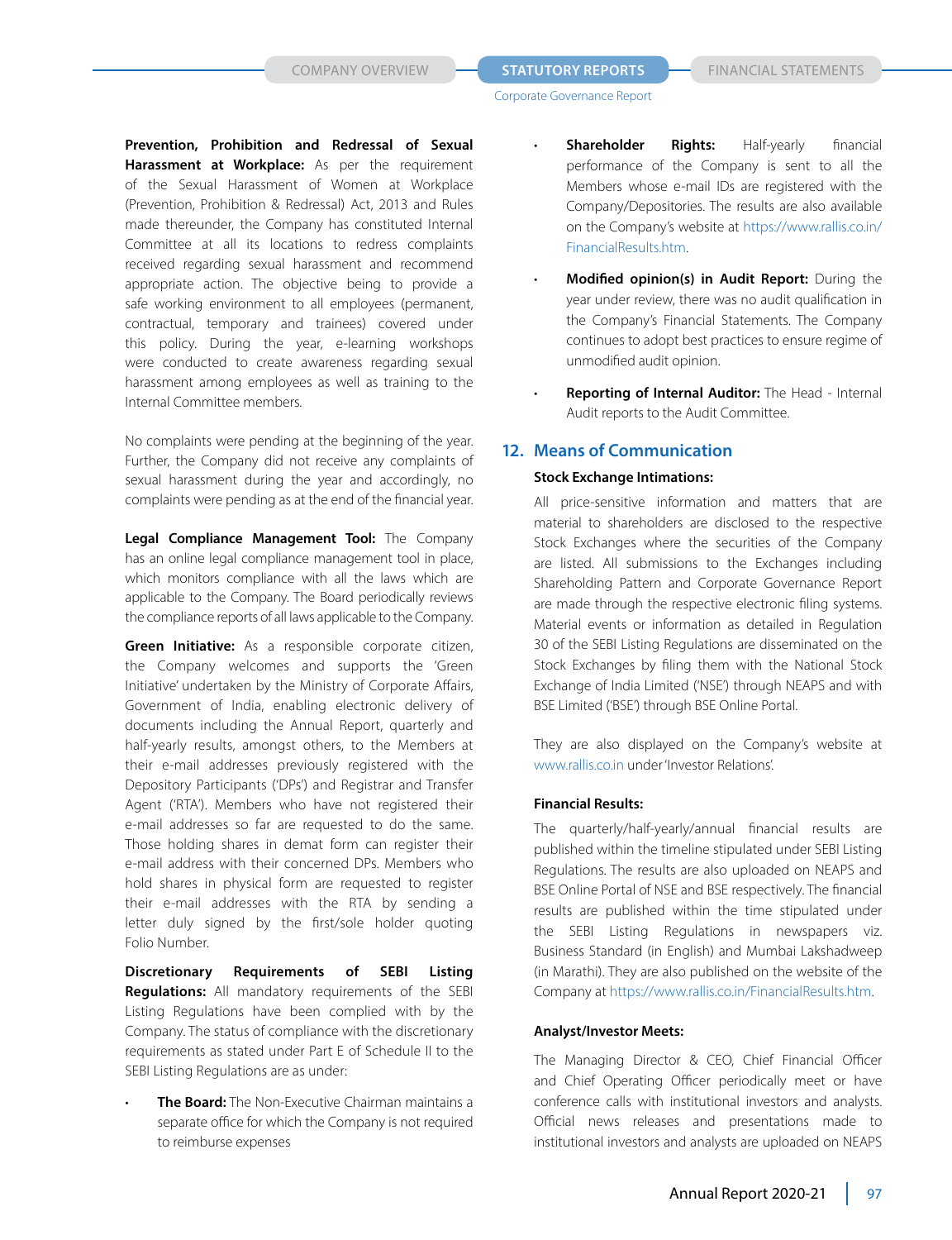

and BSE Online Portal of NSE and BSE respectively and posted on the Company's website. The transcripts of the call with analysts for quarterly/half-yearly/annual results are available on the Company's website at www.rallis.co.in.

### **Company's Website:**

Comprehensive information about the Company, its business and operations and press releases can be viewed on the Company's website. The 'Investor Relations' section on the website gives information relating to financial results, annual reports, shareholding pattern and presentations made to analysts and at the AGM. The proceedings of the 72nd AGM held on July 3, 2020 are also available under the 'Investor Relations' section.

 Members also have the facility of raising their queries/ complaints through the Shareholder Query Form available under 'Investor Information' in the 'Investor Relations' section of the website.

### **Letters and Reminders to Shareholders for unclaimed shares/dividends:**

The Company sends an annual reminder to shareholders who have not claimed their dividends. Reminder letters are also sent to those shareholders whose Unclaimed Dividends/ Shares are liable to be transferred to the IEPF account.

 In addition to the statutory requirement, a voluntary reminder for unclaimed shares and unpaid dividend is also sent to the shareholders as per records every year.

 The Company has uploaded the names of the Members and the details of the unclaimed dividend by the Members on its website. The Members may log in to find out whether their dividend for any of the years is outstanding.

#### **Other communication to shareholders during the year:**

Steps to capture email ids of the shareholders: In order to capture email addresses of a larger shareholder base and send all intimations electronically, especially during the lockdown period, the Company appointed National Securities Depository Limited to send SMS to those shareholders whose email addresses were not registered with the Company.

 Registration of email address for the limited purpose of receiving Annual Report and e-voting at the AGM: The Company made special arrangements with the help of its Registrar & Transfer Agent for registration of e-mail addresses of those Members whose email addresses were not registered and who wished to receive the Notice of AGM along with the Annual Report including e-Voting credentials electronically.

Updation of bank account and other details for dividend payment and TDS: The Company voluntarily sent a communication to all those shareholders whose email addresses were registered with the Company regarding tax on dividend requesting them to update their bank account details and other detailed process.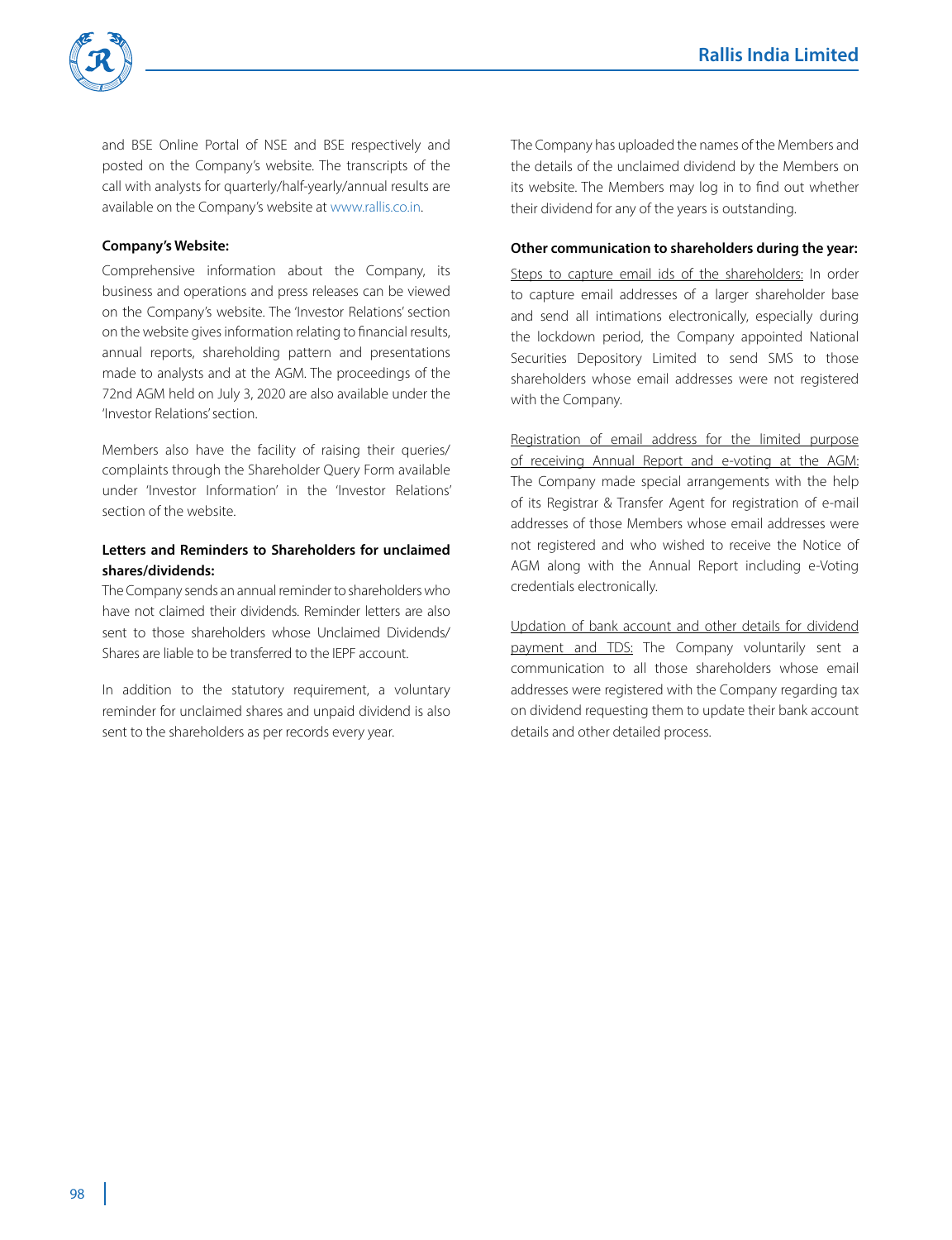# **13. General Shareholder Information**

 The Company is registered with the Registrar of Companies, Mumbai, Maharashtra. The Corporate Identity Number (CIN) allotted to the Company by the MCA is L36992MH1948PLC014083.

| <b>Annual General Meeting</b>                                                                                        |              |                                                                                                                                                                                                               |
|----------------------------------------------------------------------------------------------------------------------|--------------|---------------------------------------------------------------------------------------------------------------------------------------------------------------------------------------------------------------|
| Day, date and time                                                                                                   | ÷            | Thursday, June 24, 2021 at 3.00 p.m. (IST)                                                                                                                                                                    |
| Venue                                                                                                                | ÷            | In accordance with the General Circular issued by the MCA on May 5, 2020 read with<br>General Circular dated April 8, 2020, April 13, 2020 and January 13, 2021, the AGM will be<br>held through VC/OAVM only |
| <b>Financial Calendar</b>                                                                                            | ÷            | April 1 to March 31                                                                                                                                                                                           |
| Date of book closure                                                                                                 | ÷            | Friday, June 11, 2021 to Thursday, June 17, 2021 (both days inclusive for the purpose of<br>AGM and dividend)                                                                                                 |
| Dividend payment date                                                                                                | ÷            | On or after Tuesday, June 29, 2021                                                                                                                                                                            |
| Last date for receipt<br>of Proxy Forms                                                                              | ÷.           | In terms of the relaxations granted by the MCA, the facility for appointment of proxies<br>by Members will not be available for the ensuing AGM                                                               |
| <b>Listing on Stock Exchanges</b>                                                                                    | $\therefore$ | The Company's Equity Shares are listed on the following Stock Exchanges:                                                                                                                                      |
|                                                                                                                      |              | <b>BSE</b>                                                                                                                                                                                                    |
|                                                                                                                      |              | Phiroze Jeejeebhoy Towers, Dalal Street, Mumbai - 400 001                                                                                                                                                     |
|                                                                                                                      |              | <b>NSE</b>                                                                                                                                                                                                    |
|                                                                                                                      |              | Exchange Plaza, Plot No. C/1, G Block, Bandra-Kurla Complex, Bandra (E), Mumbai - 400 051                                                                                                                     |
|                                                                                                                      |              | The Company has paid the listing fees to these Stock Exchanges for FY 2020-21 and<br>FY 2021-22.                                                                                                              |
| <b>Stock Code on BSE</b>                                                                                             | ÷            | 500355                                                                                                                                                                                                        |
| <b>Stock Code on NSE</b>                                                                                             | ÷            | RALLIS                                                                                                                                                                                                        |
| <b>International Security</b><br><b>Identification Number</b><br>(ISIN) in NSDL and<br><b>CDSL for Equity Shares</b> | ÷            | INE613A01020                                                                                                                                                                                                  |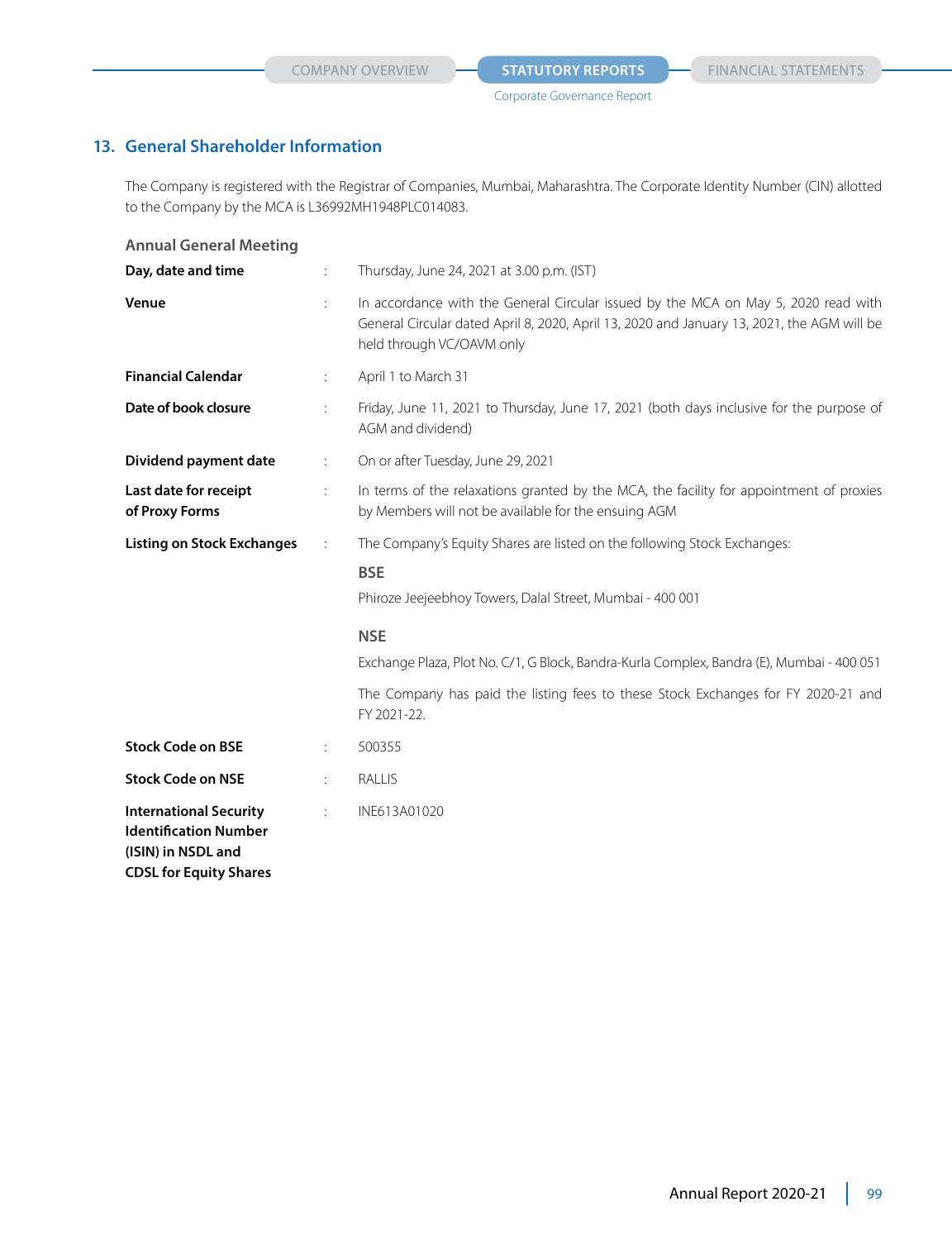

# **Market Information: Information:**

| <b>Month</b>                                                                                                                        | <b>BSE</b> |        |                            |                  | <b>NSE</b> |        |                         |                  |
|-------------------------------------------------------------------------------------------------------------------------------------|------------|--------|----------------------------|------------------|------------|--------|-------------------------|------------------|
|                                                                                                                                     | High       | Low    | No.<br>of shares<br>traded | No.<br>of trades | High       | Low    | No. of shares<br>traded | No.<br>of trades |
| April 2020                                                                                                                          | 238.80     | 166.50 | 10,54,165                  | 49,252           | 235.00     | 166.00 | 1,35,57,760             | 3,00,185         |
| May 2020                                                                                                                            | 232.00     | 195.10 | 7,90,863                   | 28,156           | 231.70     | 195.20 | 1,42,93,893             | 2,71,098         |
| June 2020                                                                                                                           | 279.00     | 214.20 | 15,67,522                  | 66,512           | 279.50     | 214.50 | 2,59,37,880             | 4,28,311         |
| <b>July 2020</b>                                                                                                                    | 324.60     | 260.00 | 19,23,396                  | 63,793           | 324.00     | 259.80 | 3,33,22,669             | 5,06,990         |
| August 2020                                                                                                                         | 340.00     | 284.00 | 14,06,819                  | 42,624           | 339.80     | 284.20 | 2,30,59,488             | 3,84,289         |
| September 2020                                                                                                                      | 319.70     | 265.00 | 7,77,113                   | 32,906           | 319.90     | 275.00 | 1,56,70,375             | 3,46,867         |
| October 2020                                                                                                                        | 291.90     | 244.40 | 4,61,788                   | 23,951           | 291.60     | 244.10 | 1,19,73,806             | 2,25,252         |
| November 2020                                                                                                                       | 288.60     | 232.40 | 7,85,101                   | 41,220           | 288.50     | 232.40 | 1,17,84,215             | 2,74,538         |
| December 2020                                                                                                                       | 296.60     | 250.10 | 8,14,403                   | 35,147           | 296.80     | 247.00 | 84,89,775               | 2,07,046         |
| January 2021                                                                                                                        | 314.20     | 270.00 | 9,74,596                   | 31,197           | 314.40     | 269.50 | 1,24,72,641             | 2,63,843         |
| February 2021                                                                                                                       | 278.00     | 255.00 | 8,19,926                   | 28,332           | 278.10     | 254.80 | 84,57,281               | 2,34,443         |
| March 2021                                                                                                                          | 286.50     | 243.90 | 12,02,645                  | 32,058           | 286.70     | 243.90 | 1,66,96,368             | 2,99,692         |
| The performance of the Company's average monthly share price data in comparison to broad-based indices like BSE Sensex and Nifty in |            |        |                            |                  |            |        |                         |                  |

Market price data: High/low and number of trades during each month of FY 2020-21: Market price data: High/low and number of trades during each month of FY 2020-21:

The performance of the Company's average monthly share price data in comparison to broad-based indices like BSE Sensex and Nifty in FY 2020-21 are given below: FY 2020-21 are given below:





# **Registrar and Transfer Agent: Registrar and Transfer Agent:**

Members may correspond with the Company's Registrar and Transfer Agent, TSR Darashaw Consultants Private Limited ('TSR'), quoting their folio numbers/DP ID and Client ID at the following addresses: Members may correspond with the Company's Registrar and<br>Transfer Agent, TSR Darashaw Consultants Private Limited ('TSR'),<br>quoting their folio numbers/DP ID and Client ID at the following<br>addresses:

# **TSR Darashaw Consultants Private Limited Consultants Private**

C-101, 1st Floor, 247 Park, Lal Bahadur Shastri Marg, Vikhroli West, Mumbai – 400 083. Tel. No.: +91 22 6656 8484 | Fax No.: +91 22 6656 8494 E-mail: csg-unit@tcplindia.co.in Website: www.tcplindia.co.in Business Hours: 10.00 a.m. to 3.30 p.m. (Monday to Friday) **Registrar and Transfer Agent:**<br>
Members may correspond with the Company's Registrar and<br>
Transfer Agent, TSR Darashaw Consultants Private Limited (TSR),<br>
Transfer Agent, TSR Darashaw Consultants Private Limited (TSR),<br>
ad BSE Sensex - - - Closing price of Company's shares on BSE<br>
1 and **Transfer Agent:**<br>
1 and **Transfer Agent:**<br>
Transfer Agent:<br>
May correspond with the Company's Registrar and For the convenience of shareholders by<br>
1 and Tr

# **Branches of TSR:**

For the convenience of shareholders based in the following cities, transfer documents and letters will also be accepted at the cities, transfer documents and letters will also be accepted at the following Branch Offices of TSR:

# **Bengaluru: Bengaluru:**

TSR Darashaw Consultants Private Limited C/o. Mr. D. Nagendra Rao "Vaghdevi" 543/A, 7th Main, 3rd Cross, Hanumanthnagar, Bengaluru - 560 019. Tel.: +91 80 2650 9004 Email: tsrdlbang@tcplindia.co.in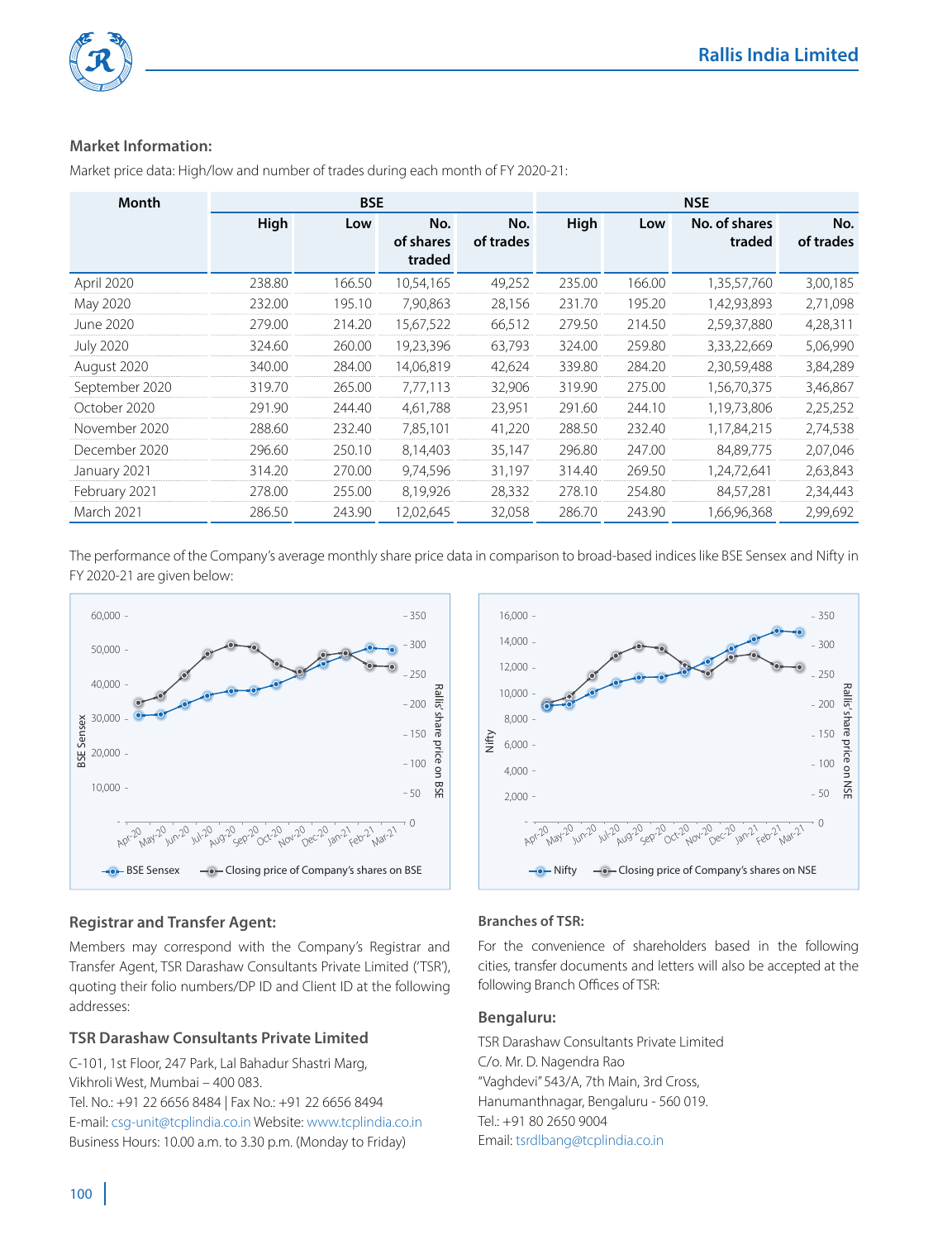**COMPANY OVERVIEW <b>STATUTORY REPORTS** FINANCIAL STATEMENTS

#### **Kolkata:**

TSR Darashaw Consultants Private Limited C/o. Link Intime India Private Limited Vaishno Chamber, Flat No. 502 & 503, 5th Floor, 6, Brabourne Road, Kolkata – 700 001. Tel.: +91 33 4008 1986 Email: tsrdlcal@tcplindia.co.in

# **New Delhi:**

TSR Darashaw Consultants Private Limited C/o. Link Intime India Private Limited Noble Heights, 1st Floor, Plot No. NH-2, C-1 Block, LSC, Near Savitri Market, Janakpuri, New Delhi – 110 058. Tel.: +91 11 4941 1030 Email: tsrdldel@tcplindia.co.in

# **Jamshedpur:**

TSR Darashaw Consultants Private Limited Bungalow No. 1, "E" Road, Northern Town, Bistupur, Jamshedpur – 831 001. Tel.: +91 657 242 6937 Email: tsrdljsr@tcplindia.co.in

# **Ahmedabad:**

TSR Darashaw Consultants Private Limited C/o Link Intime India Private Limited Amarnath Business Centre-1 (ABC-1) Beside Gala Business Centre, Near St. Xavier's College Corner, Off. C.G. Road, Ellisbridge, Ahmedabad – 380 006 Tel.: +91 79 2646 5179 Email: csg-unit@tcplindia.co.in

# **Share Transfer System:**

Effective April 1, 2019, requests for effecting the transfer of listed securities were required to be processed only in dematerialised form with a Depository.

The Company had stopped accepting any fresh transfer requests for securities held in physical form with effect from the said date. In order to address the issue of transfer requests filed prior to April 1, 2019 but rejected due to deficiency in documents, etc., the Company accepted transfer requests up to March 31, 2021 in accordance with SEBI Circular dated September 7, 2020. After March 31, 2021, the Company has stopped accepting any transfer requests.

Dematerialisation of holdings will, *inter alia*, curb fraud in physical transfer of securities by unscrupulous entities and improve ease, convenience and safety of transactions for investors. In view of the aforesaid, Members who are holding shares in physical form are hereby requested to dematerialise their holdings.

# **Secretarial Audit and other certificates:**

- M/s. Parikh & Associates, Practising Company Secretaries, have conducted the Secretarial Audit of the Company for FY 2020-21. Their Audit Report confirms that the Company has complied with its Memorandum and Articles of Association, the applicable provisions of the Act and the Rules made thereunder, SEBI Listing Regulations, applicable SEBI Regulations and other laws applicable to the Company. The Secretarial Audit Report forms part of the Board's Report as an Annexure
- Pursuant to Regulation 40(9) of the SEBI Listing Regulations, certificates have been issued on a half-yearly basis by Ms. Sonali V. Bhuta, Company Secretary in practice, certifying due compliance of share transfer formalities by the Company
- Ms. Sonali V. Bhuta, Company Secretary in practice, carries out a quarterly Reconciliation of Share Capital Audit, to reconcile the total admitted capital with National Securities Depository Limited ('NSDL') and Central Depository Services (India) Limited ('CDSL') and the total issued and listed capital. The audit confirms that the total issued/paid-up capital is in agreement with the aggregate of the total number of shares in physical form and the total number of shares in dematerialised form (held with NSDL and CDSL)
	- In accordance with the SEBI Circular dated February 8, 2019 read with Regulation 24A of SEBI Listing Regulations, the Company has obtained an Annual Secretarial Compliance Report from M/s. Parikh & Associates, Practising Company Secretaries, confirming compliances with all applicable SEBI Regulations, Circulars and Guidelines for the year ended March 31, 2021
	- M/s. Parikh & Associates, Practising Company Secretaries has issued a certificate confirming that none of the Directors on the Board of the Company have been debarred or disqualified from being appointed or continuing as directors of companies by SEBI/MCA or any such statutory authority. The said report is annexed to this Report on Corporate Governance.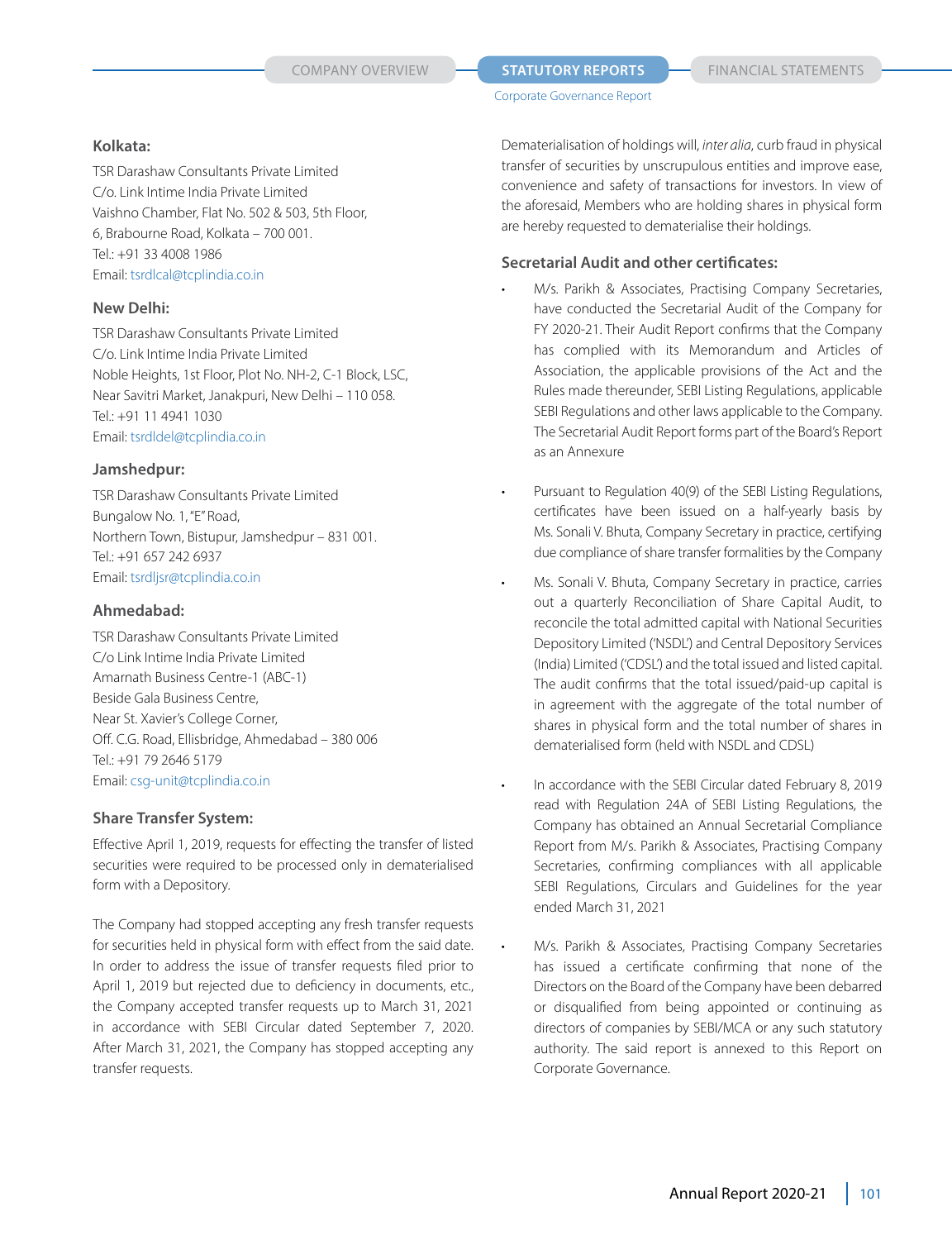

# **Distribution of shareholding as on March 31, 2021:**

Holding of Nominal Value:  $\bar{\tau}$  1

| Sr.<br>No.    | Range               | <b>Number</b><br>of Shares | Amount<br>(₹) | $%$ to<br>Capital | No. of<br><b>Shareholders</b> | % to total<br>holders |
|---------------|---------------------|----------------------------|---------------|-------------------|-------------------------------|-----------------------|
|               | $1$ to $500$        | 70.35.898                  | 70.35.898     | 3.62              | 83.510                        | 92.28                 |
| $\mathcal{L}$ | 501 to 1.000        | 28.17.442                  | 28.17.442     | 145               | 3.578                         | 3.95                  |
| 3.            | 1.001 to 2.000      | 25.76.580                  | 25.76.580     | .32               | 1.708                         | 1.89                  |
| 4.            | 2,001 to 3,000      | 15.28.079                  | 15.28.079     | 0.79              | 581                           | 0.64                  |
| 5.            | 3,001 to 4,000      | 8.58.367                   | 8.58.367      | 0.44              | 237                           | 0.26                  |
| 6.            | 4.001 to 5.000      | 9.17.136                   | 9.17.136      | 0.47              | 193                           | 0.21                  |
| 7.            | 5,001 to 10,000     | 26.09.934                  | 26.09.934     | -34               | 357                           | 0.39                  |
| 8.            | Greater than 10.000 | 17.61.25.454               | 17.61.25.454  | 9057              | 344                           | 0.38                  |
|               | <b>Total</b>        | 19,44,68,890               | 19,44,68,890  | 100.00            | 90,508                        | 100.00                |

# **Shareholding pattern as on March 31, 2021:**

| Sr.<br>No.       | <b>Category of Shareholder</b>                                          | <b>Total Holding</b> | Percentage (%) |
|------------------|-------------------------------------------------------------------------|----------------------|----------------|
|                  | Promoter & Promoter Group                                               | 9,74,16,610          | 50.09          |
| $\mathfrak{D}$ . | Government/Other Public, Financial Institutions and Insurance Companies | 68.27.217            | 3.51           |
| 3.               | Foreign Institutional Investors and Foreign Companies                   | 1.47.36.976          | 7.58           |
| 4.               | Non Resident Individuals                                                | 13.03.632            | 0.67           |
| 5.               | Other Bodies Corporate & Trust                                          | 41.10.029            | 2.11           |
| 6.               | Nationalised Banks and Mutual Funds                                     | 2.49.76.685          | 12.84          |
| 7.               | Foreign and Other Banks                                                 | 29                   | 0.00           |
| 8.               | Alternative Investment Funds                                            | 100                  | 0.00           |
| 9.               | IFPF                                                                    | 8.48.176             | 0.44           |
| 10.              | Individuals                                                             | 4,42,49,436          | 22.76          |
|                  | Total                                                                   | 19,44,68,890         | 100.00         |

# **Dematerialisation of shares and liquidity:**

The Company's shares are compulsorily traded in dematerialised form and are available for trading on both the Depositories viz. NSDL and CDSL.

|                           |                             | (%)                                       |
|---------------------------|-----------------------------|-------------------------------------------|
| Shares held in            | <b>As on March 31, 2021</b> | As on March 31, 2020 As on March 31, 2019 |
| Physical form             | 0.80                        |                                           |
| Electronic form with NSDL | 91.67                       |                                           |
| Electronic form with CDSL |                             |                                           |

The Company's shares are regularly traded on BSE and NSE.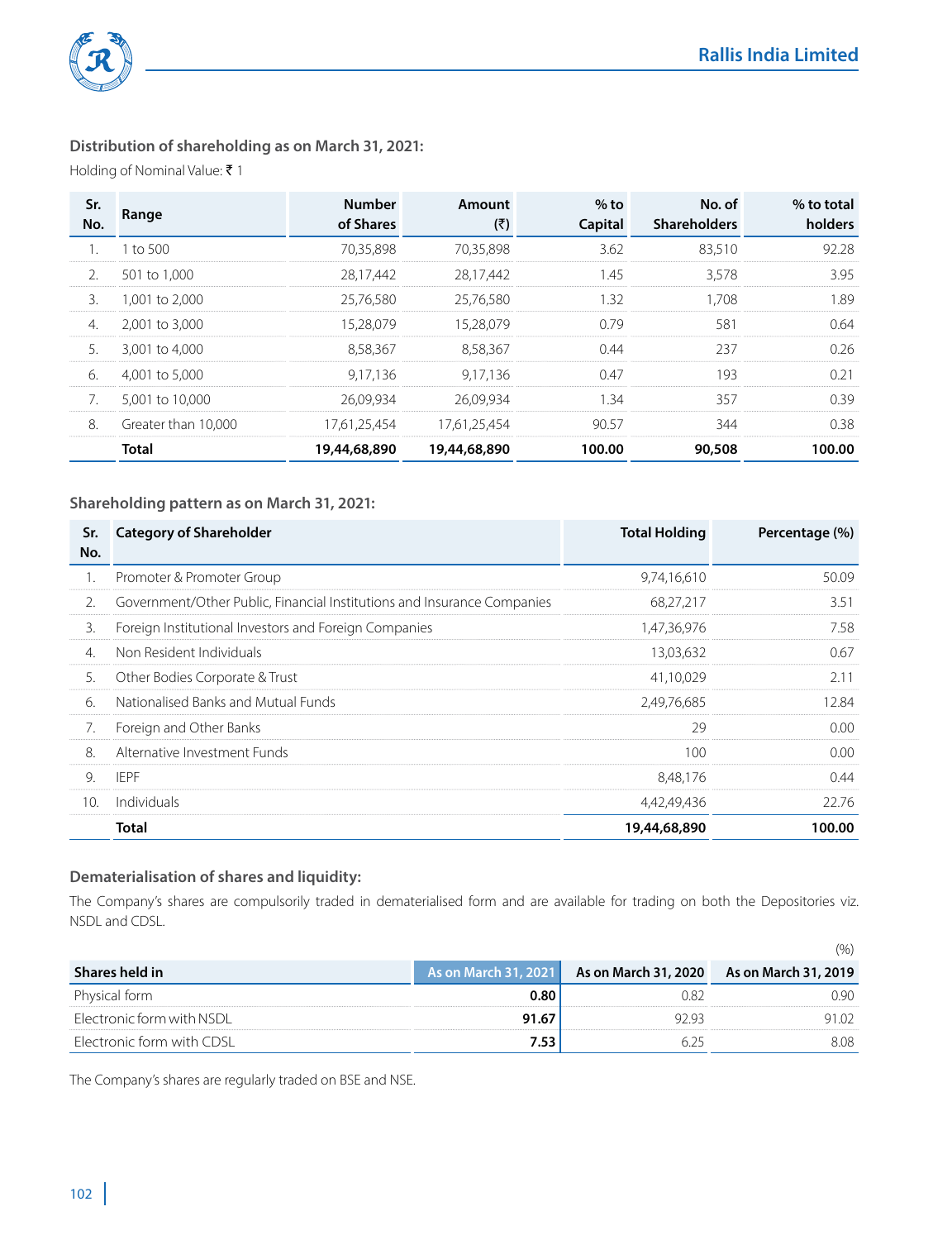#### **COMPANY OVERVIEW <b>STATUTORY REPORTS** FINANCIAL STATEMENTS

Corporate Governance Report

# **Outstanding ADRs/GDRs/Warrants or any convertible instruments, conversion date and likely impact on equity:**

The Company does not have any outstanding ADRs/GDRs/ Warrants or any convertible instruments.

# **Commodity price risk or foreign exchange risk and hedging activities:**

**Commodity price risk and hedging activities:** The Company purchases a variety of commodities related to raw materials and finished products and the associated commodity price risks is managed through commercial negotiation with customers and suppliers. The Company does not have any exposure hedged through Commodity derivatives.

**Foreign exchange risk and hedging activities:** During the year, the Company has managed foreign exchange risk and hedged to the extent considered necessary. Net open exposures are reviewed regularly and covered through forward contracts. The details of foreign currency exposure are disclosed in Note No. 38 to the Standalone Financial Statements.

#### **Credit Rating:**

During the year, there were no changes in the credit ratings of the Company.

As on March 31, 2021, the Company had a short-term credit rating of CRISIL A1+ and a long-term rating of CRISIL AA+/Stable by CRISIL Limited for bank loan facilities aggregating to  $\bar{\tau}$  400 crore.

# **Transfer to Investor Education and Protection Fund:**

#### (a) Transfer of unclaimed dividend

 Members are hereby informed that under the Act, the Company is required to transfer the dividend which remains unpaid or unclaimed for a period of seven consecutive years or more, to the credit of the Investor Education and Protection Fund ('IEPF'). Accordingly, a Final Dividend of  $\bar{\tau}$  12,63,451 for FY 2012-13 and an Interim Dividend of  $\bar{\tau}$  10,78,594 declared during the FY 2013-14 aggregating to a total Dividend of  $\bar{\tau}$  23,42,045 which remained unpaid or unclaimed was transferred to the IEPF Authority in FY 2020-21.

Members are requested to note the following due date(s) for claiming the unpaid or unclaimed dividend declared by the Company for FY 2013-14 and thereafter –

| <b>Financial Year</b> | <b>Date of Declaration</b><br>Dividend per share $(\bar{z})$ |                                 |                                   | Last date for claiming unpaid                   |                                   |                                 |
|-----------------------|--------------------------------------------------------------|---------------------------------|-----------------------------------|-------------------------------------------------|-----------------------------------|---------------------------------|
|                       | <b>Interim</b><br><b>Dividend</b>                            | <b>Final</b><br><b>Dividend</b> | <b>Interim</b><br><b>Dividend</b> | <b>Final</b><br><b>Dividend</b>                 | <b>Interim</b><br><b>Dividend</b> | <b>Final</b><br><b>Dividend</b> |
| 2013-14               |                                                              | 30-06-2014                      |                                   | 1.4                                             |                                   | 25-07-2021                      |
| 2014-15               | 16-10-2014                                                   | 29-06-2015                      |                                   | $1.5\,$                                         | 12-11-2021                        | 25-07-2022                      |
| 2015-16               |                                                              | 24-06-2016                      |                                   | 2.5                                             |                                   | 22-07-2023                      |
| 2016-17               |                                                              | 23-06-2017                      |                                   | 3.75<br>(including<br>1.25 special<br>dividend) |                                   | 22-07-2024                      |
| 2017-18               |                                                              | $02 - 07 - 2018$                |                                   | 2.5                                             |                                   | $01 - 08 - 2025$                |
| 2018-19               | ۰                                                            | 28-06-2019                      |                                   | 2.5                                             |                                   | 26-07-2026                      |
| 2019-20               | $\qquad \qquad -$                                            | 03-07-2020                      |                                   | 2.5                                             | $\overline{\phantom{a}}$          | 31-07-2027                      |

Members who have not encashed the dividend warrants so far in respect of the aforesaid period(s) are requested to make their claim to TSR Darashaw Consultants Private Limited, Registrar and Transfer Agent, well in advance of the above due dates.

As per the Investor Education and Protection Fund Authority (Accounting, Audit, Transfer and Refund) Rules, 2016, as amended ('IEPF Rules'), the Company has uploaded the information in respect of unclaimed dividends as on the date of the previous

AGM i.e. July 3, 2020 (72nd AGM) on the website of IEPF at www.iepf.gov.in and on the website of the Company at https://www.rallis.co.in/UnclaimedDividend.htm.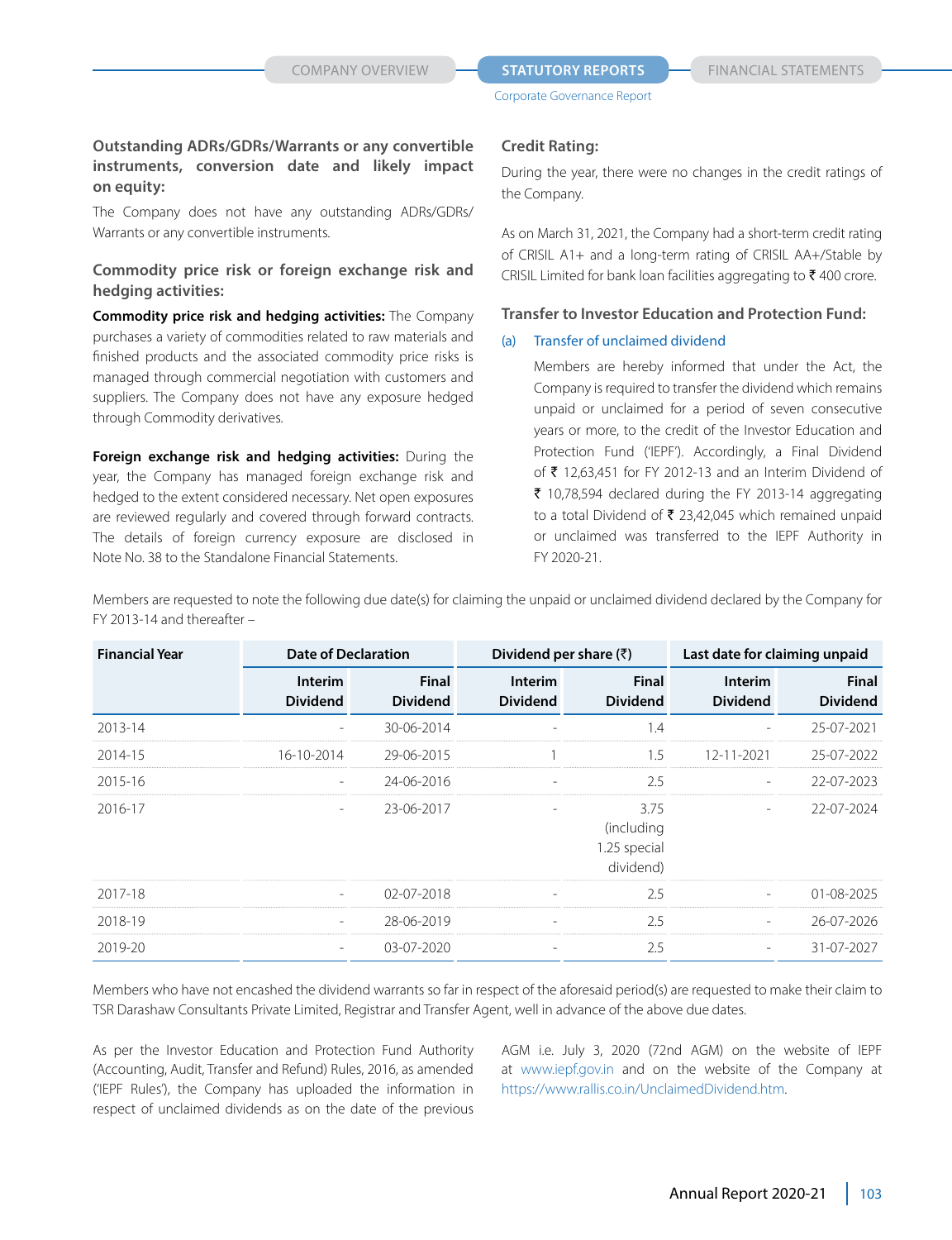

#### (b) Transfer of shares to IEPF

Pursuant to the provisions of Sections 124 and 125 of the Act read with the IEPF Rules, all the shares on which dividends remain unpaid or unclaimed for a period of seven consecutive years or more shall be transferred to the demat account of the IEPF Authority as notified by the MCA. The said requirement does not apply to shares in respect of which there is a specific order of Court, Tribunal or Statutory Authority, restraining any transfer of the shares. Accordingly, the Company has transferred 24,063 Equity Shares of face value of  $\bar{\tau}$  1 each to the demat account of the IEPF Authority during FY 2020-21.

 The Company had sent individual notice to all the Members whose shares were due to be transferred to the IEPF Authority and had also published newspaper advertisement in this regard. The details of such dividends/shares transferred to IEPF are uploaded on the website of the Company at https://www.rallis.co.in/UnclaimedShares.htm.

#### (c) Claim from IEPF Authority

 Members/Claimants whose shares and unpaid/unclaimed dividends, sale proceeds of fractional shares, etc. have been transferred to the IEPF Authority can claim the same by making an application to the IEPF Authority in e-Form IEPF-5 (available at www.iepf.gov.in) and sending duly signed physical copy of the same to the Company along with requisite documents as prescribed in the instruction kit of e-Form IEPF-5. Link to e-Form IEPF-5 is also available on the website of the Company at https://www.rallis.co.in/ UnclaimedShares.htm. No claims shall lie against the Company in respect of the dividends/shares so transferred.

#### **Plant locations:**

- (i) GIDC Estate, Plot No. 3301, Ankleshwar 393 002, Dist. Bharuch, Gujarat
- (ii) GIDC Estate, Plot No. 2808, Ankleshwar 393 002, Dist. Bharuch, Gujarat
- (iii) GIDC Estate, Plot No. 3000, Ankleshwar 393 002, Dist. Bharuch, Gujarat
- (iv) Plot Nos. Z/110 and Z/112, Dahej SEZ Part II, P.O. Lakhigam, Taluka Vagra, Dist. Bharuch - 392 130, Gujarat
- (v) Plot No. C44, Port Road, Dahej, Dist. Bharuch 392 130, Gujarat
- (vi) C 5/6, MIDC Industrial Area, Phase III, Shivani, Akola 444 104, Maharashtra
- (vii) Plot No. D-26, Lote Parashuram, MIDC, Near Hotel Vakratunda, Taluka Khed, Dist. Ratnagiri - 415 722, Maharashtra

#### **Processing and drying plants:**

- Survey No. 25/1, Gundlapochampally Village, Medchal Mandal, Medchal Malkajgiri Dist. - 500 100, Telangana
- (ii) Survey No. 318, 321/2, 322, 322/2, Kokkonda Village, Mulugu Mandal, Medak Dist. - 502 336, Telangana
- (iii) Kh. 1287, 1288 & 1290, PH No. 37, Semeriya Village, Ahiwara Taluk, Durg Dist. - 491 332, Chhattisgarh

#### **Investor correspondence address:**

#### **Rallis India Limited**

Secretarial Department 23rd Floor, Lodha Excelus, New Cuffe Parade Off Eastern Freeway, Wadala, Mumbai - 400 037 Tel. No.: +91 22 6232 7400 E-mail: investor\_relations@rallis.com Website: www.rallis.co.in

#### **OR** CONTROLLER

# **TSR Darashaw Consultants Private Limited**

Unit: Rallis India Limited C-101, 1st Floor, 247 Park, Lal Bahadur Shastri Marg, Vikhroli West, Mumbai – 400 083 Tel. No.: +91 22 6656 8484 | Fax No.: +91 22 6656 8494 E-mail: csg-unit@tcplindia.co.in Website: www.tcplindia.co.in Business Hours: 10.00 a.m. to 3.30 p.m. (Monday to Friday)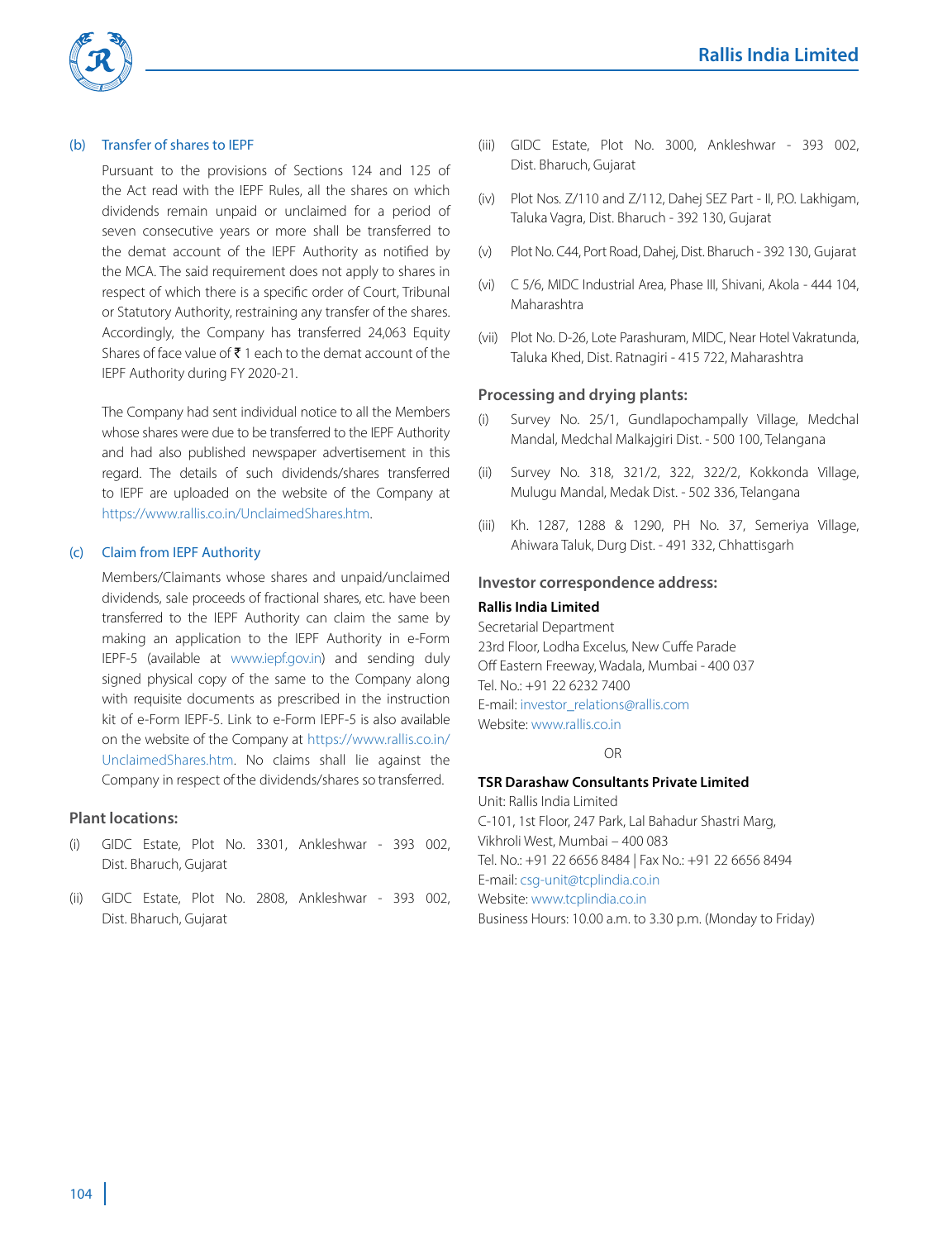**COMPANY OVERVIEW <b>STATUTORY REPORTS** FINANCIAL STATEMENTS

**To, The Members of Rallis India Limited**

# **Declaration by the Managing Director & CEO**

I, Sanjiv Lal, Managing Director & CEO of Rallis India Limited hereby declare that all the members of the Board of Directors and Senior Management Personnel have affirmed compliance with the Code of Conduct, as applicable to them, for the financial year ended March 31, 2021.

**Sanjiv Lal Managing Director & CEO** Mumbai, April 22, 2021 **DIN: 08376952** 

# **Practising Company Secretaries' Certificate on Corporate Governance**

# **To,**

# **The Members of Rallis India Limited**

We have examined the compliance of the conditions of Corporate Governance by Rallis India Limited ('the Company') for the year ended on March 31, 2021, as stipulated under Regulations 17 to 27, clauses (b) to (i) of sub-regulation (2) of Regulation 46 and para C, D & E of Schedule V of the Securities and Exchange Board of India (Listing Obligations and Disclosure Requirements) Regulations, 2015 ("SEBI Listing Regulations").

The compliance of the conditions of Corporate Governance is the responsibility of the management. Our examination was limited to the review of procedures and implementation thereof, as adopted by the Company for ensuring compliance with conditions of Corporate Governance. It is neither an audit nor an expression of opinion on the financial statements of the Company.

In our opinion and to the best of our information and according to the explanations given to us, and the representations made by the Directors and the Management and considering the relaxations granted by the Ministry of Corporate Affairs and Securities and Exchange Board of India warranted due to the spread of the COVID-19 pandemic, we certify that the Company has complied with the conditions of Corporate Governance as stipulated in the SEBI Listing Regulations for the year ended on March 31, 2021.

We further state that such compliance is neither an assurance as to the future viability of the Company nor of the efficiency or effectiveness with which the management has conducted the affairs of the Company.

#### **For Parikh & Associates Company Secretaries**

#### **Jigyasa N. Ved**

**Partner FCS:** 6488 **CP:** 6018 **UDIN:** F006488C000153195

Mumbai, April 22, 2021